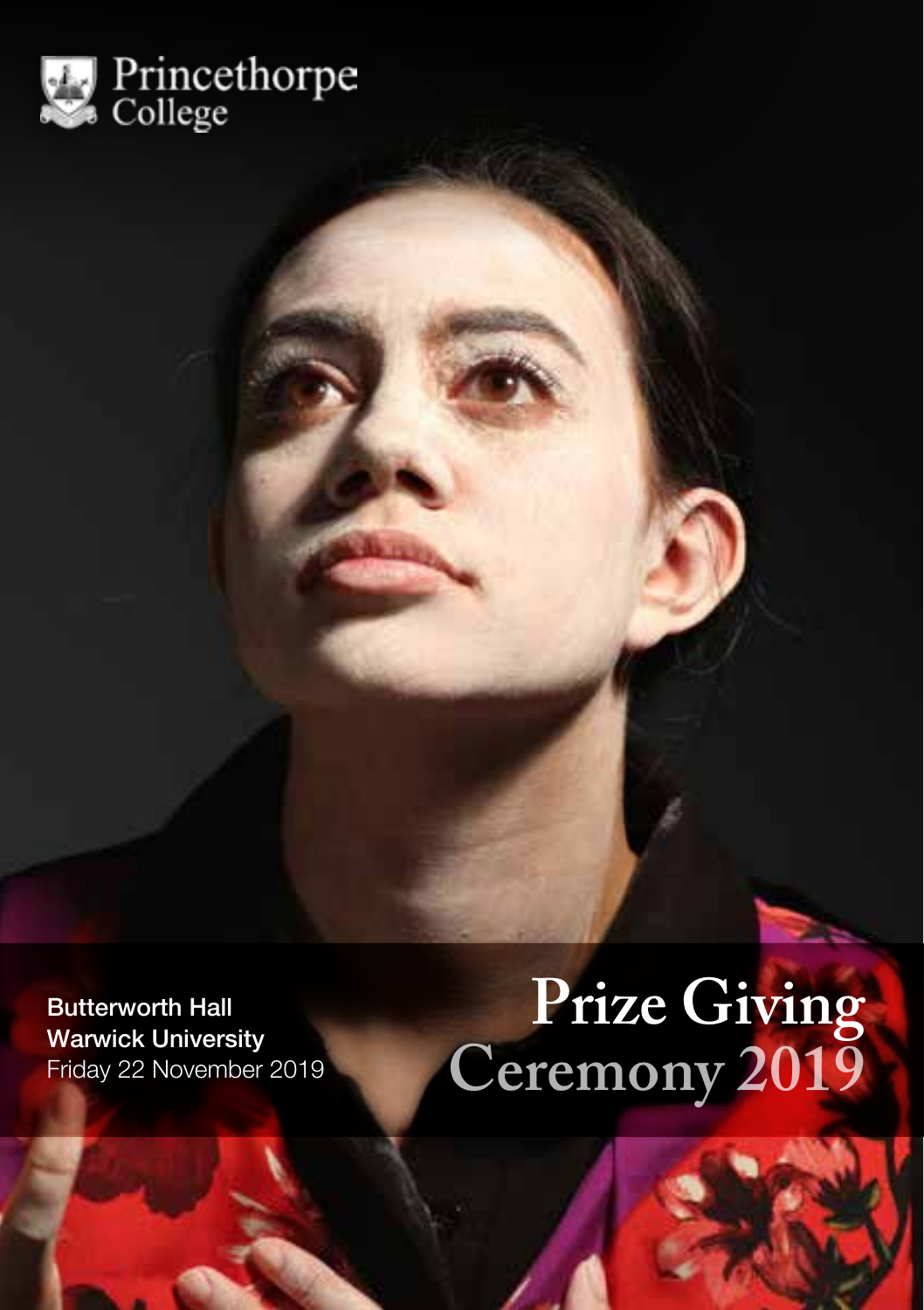### A message from the Old Princethorpians

#### Old Princethorpians is Princethorpe's thriving association for past pupils, their parents and former members of staff.

Once again, we are delighted to have a presence at Prize Giving and would encourage all past pupils and their parents to stay in touch by registering, if you haven't already, on Princethorpe Connect at *connect.princethorpe.co.uk.*

Princethorpe Connect is an exclusive social network for those in the Princethorpe community, giving you the chance to share your own news and stories, connect with old friends and teachers, sign up for events, pay for tickets, make a donation, order merchandise through our online shop, and access exclusive content such as behind-the-scenes and archive photographs.

You'll also receive our termly e-newsletter, The Old Princethorpian.

We have a full calendar of events each year, ranging from the popular OPs vs College Sports Day, and specific former parents' and year group events to gatherings locally and in London. We would encourage you and your fellow OPs to come along and get involved. All are most welcome!

We are particularly keen to foster links with the College and current pupils, with OPs bringing their experience and knowledge back to the school in a variety of different ways, but particularly in terms of careers and university advice and guidance.

Our OP Friendly Faces network is growing fast, linking past pupils established at university with first year students. Providing a friendly, familiar face to meet up with over a coffee (compliments of the OPs) or having someone to call in your new uni town or city, has we hope made for a smoother experience in those first few weeks away from home. A good proportion of the leavers of 2019 benefited this year and we hope that many of you will be willing to get involved in supporting the initiative next year.

Congratulations to all of you on your exam successes and prize-winning achievements, and good luck with your future endeavours!

#### **The OPs Committee**

### Order of proceedings

#### **Welcome by**

Mrs Liz Griffin BSc Chair of Trustees

Opening Prayer by Fr Alan Whelan MSC, BA

Hymn\*: *Thine Be The Glory* - G. F. Handel. *arr.* Elliget

#### **Headmaster's Address**

#### Ed Hester, MA

Year 7 Chorus and School Orchestra, featuring Bowen Kent, Sam Brown, Phoebe Tankard, Aidan O'Rourke: *Bohemian Rhapsody* – Mercury *arr.* Cowlishaw

#### Presentation of A-level and GCSE Examination Certificates

Orchestra: *Allegretto from Symphony No 7* – Beethoven *arr.* Longfield

#### **Presentation of Prizes**

Jazz Band: *Penny Lane* – Lennon and McCartney *arr.* Wyss

Jazz Band: *I Will Follow Him* – Stole and del Roma *arr.* Nowak

#### **Vote of Thanks**

Leah Dunkley (Head Girl) and Jack Bent (Head Boy)

College Hymn\*: *I, The Lord of Sea and Sky* - Schutte *arr.* Cowlishaw

The proceedings will be hosted by Dr Michael Reddish, Deputy Head Academic and Ben Collie, Head of Sixth Form.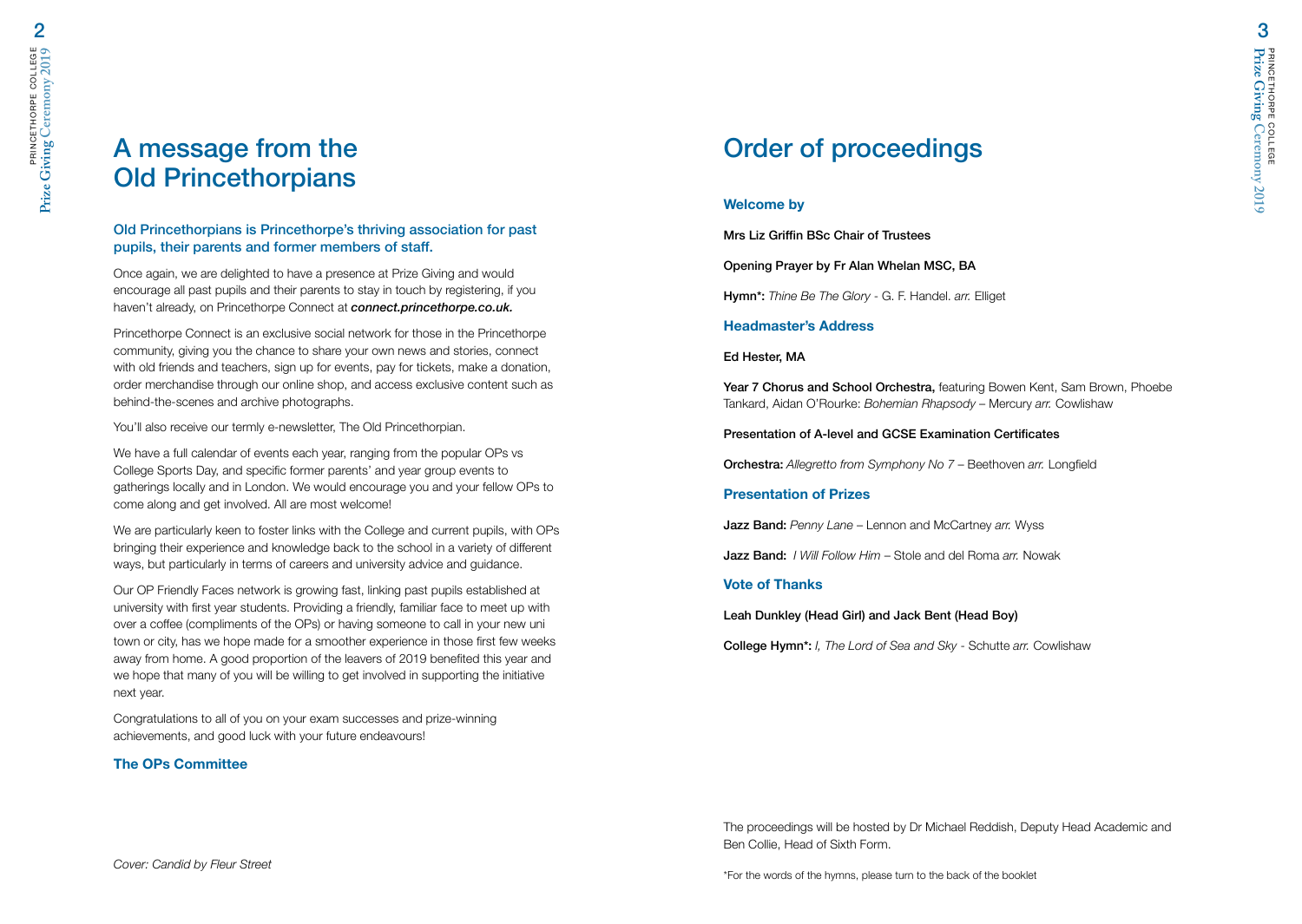### General Certificate of Education (GCE) Advanced Level and *AS Level*

| Sarah Abrahams     | English Language &         | Aisling Brennan       | Biology                    |
|--------------------|----------------------------|-----------------------|----------------------------|
|                    | Literature                 |                       | <b>Sports Education</b>    |
|                    | History                    |                       | Psychology                 |
|                    | Psychology                 |                       | <b>Extended Project</b>    |
| <b>Ayrton Ager</b> | <b>Business Studies</b>    | <b>Ben Brown</b>      | Biology                    |
|                    | Psychology                 |                       | Chemistry                  |
|                    | Sociology                  |                       | Sports Education           |
| Niall Anderson     | History                    |                       | Extended Project           |
|                    | Law                        | Samuel Brown          | Chemistry                  |
|                    | Politics                   |                       | <b>Further Mathematics</b> |
|                    | <b>Extended Project</b>    |                       | Mathematics                |
| <b>Callum Aris</b> | Biology                    |                       | Physics                    |
|                    | Chemistry                  | <b>Luke Browning</b>  | Chemistry                  |
|                    | <b>Politics</b>            |                       | Mathematics                |
| Joseph Astfalck    | <b>Biology</b>             |                       | Physics                    |
|                    | <b>Business Studies</b>    |                       | <b>Extended Project</b>    |
|                    | Mathematics                | <b>James Bunting</b>  | Biology                    |
| Georgia Astley     | Fine Art                   |                       | <b>Mathematics</b>         |
|                    | <b>Business Studies</b>    |                       | Physics                    |
|                    | Philosophy & Ethics        |                       | <b>Extended Project</b>    |
|                    | <b>Extended Project</b>    | <b>Elizabeth Carr</b> | English Literature         |
| <b>Abbie Baker</b> | Biology                    |                       | History                    |
|                    | Chemistry                  |                       | Psychology                 |
|                    | Psychology                 | <b>Patrick</b>        | Chemistry                  |
|                    | <b>Extended Project</b>    | Carrington            | <b>Mathematics</b>         |
| Freya Barnett      | Sports Education           |                       | Physics                    |
|                    | Photography                |                       | <b>Extended Project</b>    |
|                    | <b>Extended Project</b>    | Meera Chauhan         | English Language &         |
| Natasha Beadle     | Law                        |                       | Literature                 |
|                    | Sports Education           |                       | History                    |
|                    | Psychology                 |                       | Psychology                 |
|                    | <b>Extended Project</b>    |                       | <b>Extended Project</b>    |
| Joshua Beasley     | <b>Business Studies</b>    | <b>Haydn Connell</b>  | Biology                    |
|                    | English Language &         |                       | <b>Business Studies</b>    |
|                    | Literature                 |                       | D&T (Product Design)       |
|                    | Sports Education           | Sophie Cons           | Chemistry                  |
| Edward             | Chemistry                  |                       | Psychology                 |
| <b>Bickerton</b>   | <b>Further Mathematics</b> |                       | D&T (Fashion & Textiles)   |
|                    | <b>Mathematics</b>         | Theodore              | Biology                    |
|                    | Physics                    | Cornforth             | Computer Science           |
| Imogen Blackhall   | Biology                    |                       | History                    |
|                    | Chemistry                  |                       | <b>Extended Project</b>    |
|                    | Mathematics                |                       |                            |
|                    | <b>Extended Project</b>    |                       |                            |

| Luke Daniel           | Biology                 |
|-----------------------|-------------------------|
|                       | Chemistry               |
|                       | Politics                |
| <b>Esme Down</b>      | Biology                 |
|                       | Geography               |
|                       | Psychology              |
| Lilli Draper          | <b>Business Studies</b> |
|                       | Law                     |
|                       | Philosophy & Ethics     |
| Lily Dyble            | <b>Business Studies</b> |
|                       | Historv                 |
|                       | Politics                |
|                       | Extended Project        |
| <b>Bethan Elliott</b> | Chemistry               |
|                       | Mathematics             |
|                       | Physics                 |
| <b>Emily Enoch</b>    | <b>Business Studies</b> |
|                       | English Language &      |
|                       | Literature              |
|                       | Psychology              |
|                       | <b>Extended Project</b> |
| Amy Field             | Biology                 |
|                       | History                 |
|                       | Mathematics             |
|                       | Extended Project        |
|                       | General Studies         |
| Molly Geehan          | English Language &      |
|                       | Literature              |
|                       | Sports Education        |
|                       | Psychology              |
|                       | <b>Extended Project</b> |
| Abigail Giffin        | Biology                 |
|                       | English Language &      |
|                       | Literature              |
|                       | Psychology              |
| Georgiana             | Fine Art                |
| Glasspool             | History                 |
|                       | Psychology              |
|                       | Extended Project        |
| Oliver Graham         | Fine Art                |
|                       | Photography             |
|                       | D&T (Product Design)    |
| Daniel Hagan          | History                 |
|                       | Sports Education        |
|                       | Psychology              |

| Biology                     |
|-----------------------------|
| Geography                   |
| Psychology                  |
| <b>Extended Project</b>     |
| Biology                     |
| <b>Business Studies</b>     |
| Mathematics                 |
| <b>Business Studies</b>     |
| History                     |
| Philosophy & Ethics         |
| Biology                     |
| Chemistry                   |
| Psychology                  |
| <b>Extended Project</b>     |
| Biology                     |
| Chemistry                   |
| Geography                   |
| <b>Extended Project</b>     |
| Economics                   |
| Mathematics                 |
| Sports Education            |
| <b>Business Studies</b>     |
| Sports Education            |
| Psychology                  |
| Biology                     |
| Chemistry                   |
| Mathematics                 |
| <b>Extended Project</b>     |
| Fine Art                    |
| Geography                   |
| Psychology                  |
| <b>Extended Project</b>     |
| Biology                     |
|                             |
| Chemistry                   |
|                             |
| Psychology<br>Mathematics   |
|                             |
| Physics                     |
| Biology<br>Sports Education |
|                             |

Henry Langford Biology

**Chemistry** Mathematics *Extended Project*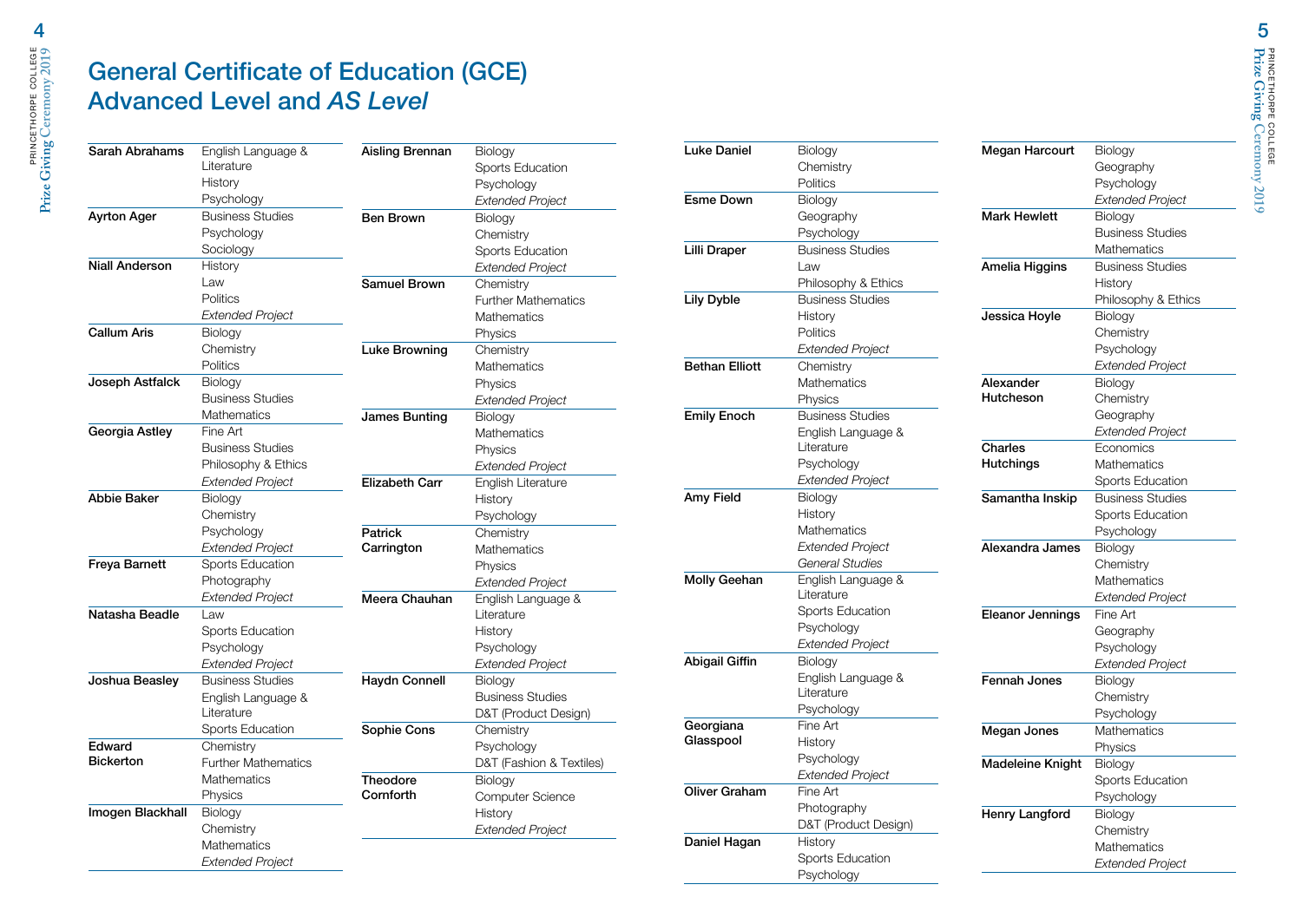| <b>Brvn Lewis</b>     | <b>Business Studies</b>     | Georgia                | Economics                            | Charlotte<br>Silvester | Biology                               | Cara Wallis              | Chemistry                        |
|-----------------------|-----------------------------|------------------------|--------------------------------------|------------------------|---------------------------------------|--------------------------|----------------------------------|
|                       | Mathematics                 | Newborough             | English Literature                   |                        | Chemistry                             |                          | Economics                        |
|                       | Psychology                  |                        | History                              |                        | Sports Education                      |                          | Mathematics                      |
|                       | <b>Extended Project</b>     |                        | <b>Extended Project</b>              |                        | <b>Extended Project</b>               |                          | <b>Extended Project</b>          |
| <b>Helena Lintott</b> | Fine Art                    | Charlotte Pagan        | Mathematics                          | <b>Harriet Simms</b>   | English Language &                    | <b>Thomas Warne</b>      | Chemistry                        |
|                       | English Language &          |                        | Physics                              |                        | Literature                            |                          | Economics                        |
|                       | Literature<br>Psychology    |                        | D&T (Product Design)                 |                        | History<br>Philosophy & Ethics        |                          | <b>Mathematics</b>               |
|                       | <b>Extended Project</b>     |                        | <b>Extended Project</b><br>Economics | Leo Spanczak           | Biology                               |                          | <b>Extended Project</b>          |
| <b>Harriet Lister</b> | <b>Business Studies</b>     | <b>Kate Palmer</b>     | English Language &                   |                        | Chemistry                             | <b>Anna Wells</b>        | Biology                          |
|                       | Geography                   |                        | Literature                           |                        | <b>Computer Science</b>               |                          | Geography                        |
|                       | <b>Extended Project</b>     |                        | Psychology                           | <b>Magenta Stevens</b> |                                       |                          | Sports Education                 |
| <b>Robert Lord</b>    | <b>Business Studies</b>     |                        | <b>Extended Project</b>              |                        | Psychology                            |                          | <b>Extended Project</b>          |
|                       | Geography                   | <b>Isabella Porter</b> | Law                                  |                        | Sociology<br>D&T (Fashion & Textiles) | <b>Jack West</b>         | <b>Business Studies</b>          |
|                       | Sports Education            |                        | Photography                          |                        | <b>Extended Project</b>               |                          | Philosophy & Ethics              |
| Daniel                | <b>Business Studies</b>     |                        | Psychology                           | <b>Fleur Street</b>    | Fine Art                              |                          | Psychology                       |
| MacDonald             | Sports Education            | Leo Race               | <b>Business Studies</b>              |                        | Photography                           | <b>Arthur Whitehurst</b> | English Language &<br>Literature |
|                       | Psychology                  |                        | Geography                            |                        | Psychology                            |                          | History                          |
|                       | <b>Extended Project</b>     |                        | Sociology                            |                        | <b>Extended Project</b>               |                          | <b>Politics</b>                  |
| Alexander             |                             |                        | <b>Extended Project</b>              | <b>Phoebe Tankard</b>  | Fine Art                              |                          | <b>Extended Project</b>          |
| MacKinnon             | <b>Biology</b><br>Chemistry | Natasha Rejali         | Fine Art                             |                        | Biology                               | <b>Jake Wilson</b>       | History                          |
|                       | Mathematics                 |                        | Psychology                           |                        | Chemistry                             |                          | Law                              |
|                       | <b>Extended Project</b>     |                        | Sociology                            |                        | <b>Extended Project</b>               |                          | D&T (Product Desigr              |
| <b>Oliver Mansell</b> | Sports Education            |                        | <b>Extended Project</b>              | Alfie Thomson          | History                               |                          | <b>Extended Project</b>          |
|                       | D&T (Product Design)        | <b>Samuel Richards</b> | <b>Business Studies</b>              |                        | Philosophy & Ethics                   | <b>Jason Wood</b>        | <b>Business Studies</b>          |
| <b>Estelle Marufu</b> | Psychology                  |                        | Geography                            |                        | Politics                              |                          | <b>Computer Science</b>          |
|                       | Sociology                   |                        | D&T (Product Design)                 |                        | <b>Extended Project</b>               |                          | D&T (Product Design              |
| Angharad              | Fine Art                    | Jasmine Rigg           | Biology                              | <b>Matthew</b>         | <b>Business Studies</b>               | <b>Christie Wukics</b>   | <b>Business Studies</b>          |
| <b>McWilliams</b>     | Psychology                  |                        | Chemistry                            | Traversoni             | <b>Computer Science</b>               |                          | History                          |
|                       | D&T (Fashion & Textiles)    |                        | <b>Mathematics</b>                   |                        | Law                                   |                          | Politics                         |
|                       | <b>Extended Project</b>     |                        | <b>Extended Project</b>              |                        | <b>Extended Project</b>               |                          | <b>Extended Project</b>          |
| Alexander             | <b>Biology</b>              | <b>Jack Saunders</b>   | <b>Business Studies</b>              | <b>Daisy Vucevic</b>   | English Literature                    | <b>Tiarnan Wukics</b>    | Business Studies                 |
| Meredith              | Chemistry                   |                        | D&T (Product Design)                 |                        | Philosophy & Ethics                   |                          | History                          |
|                       | Mathematics                 |                        | Psychology                           |                        | Psychology                            |                          | Philosophy & Ethics              |
|                       | <b>Extended Project</b>     |                        | <b>Extended Project</b>              |                        | <b>Extended Project</b>               |                          | <b>Extended Project</b>          |
| Evie Moysen           | Fine Art                    | Khara Schrijvers       | <b>Business Studies</b>              |                        |                                       |                          |                                  |
|                       | English Language &          | <b>Caitlin Scully</b>  | Fine Art                             |                        |                                       |                          |                                  |
|                       | Literature                  |                        | English Literature                   |                        |                                       |                          |                                  |
|                       | <b>Politics</b>             |                        | <b>Politics</b>                      |                        |                                       |                          |                                  |
| Calum                 | <b>Business Studies</b>     |                        | <b>Extended Project</b>              |                        |                                       |                          |                                  |
| Mulholland            | History                     | Aimee Sen-Gupta        | Biology                              |                        |                                       |                          |                                  |
|                       | Photography                 |                        | History                              |                        |                                       |                          |                                  |
|                       | <b>Extended Project</b>     |                        | Politics                             |                        |                                       |                          |                                  |
|                       |                             |                        |                                      |                        |                                       |                          |                                  |

D&T (Product Design) *Extended Project*

Computer Science D&T (Product Design)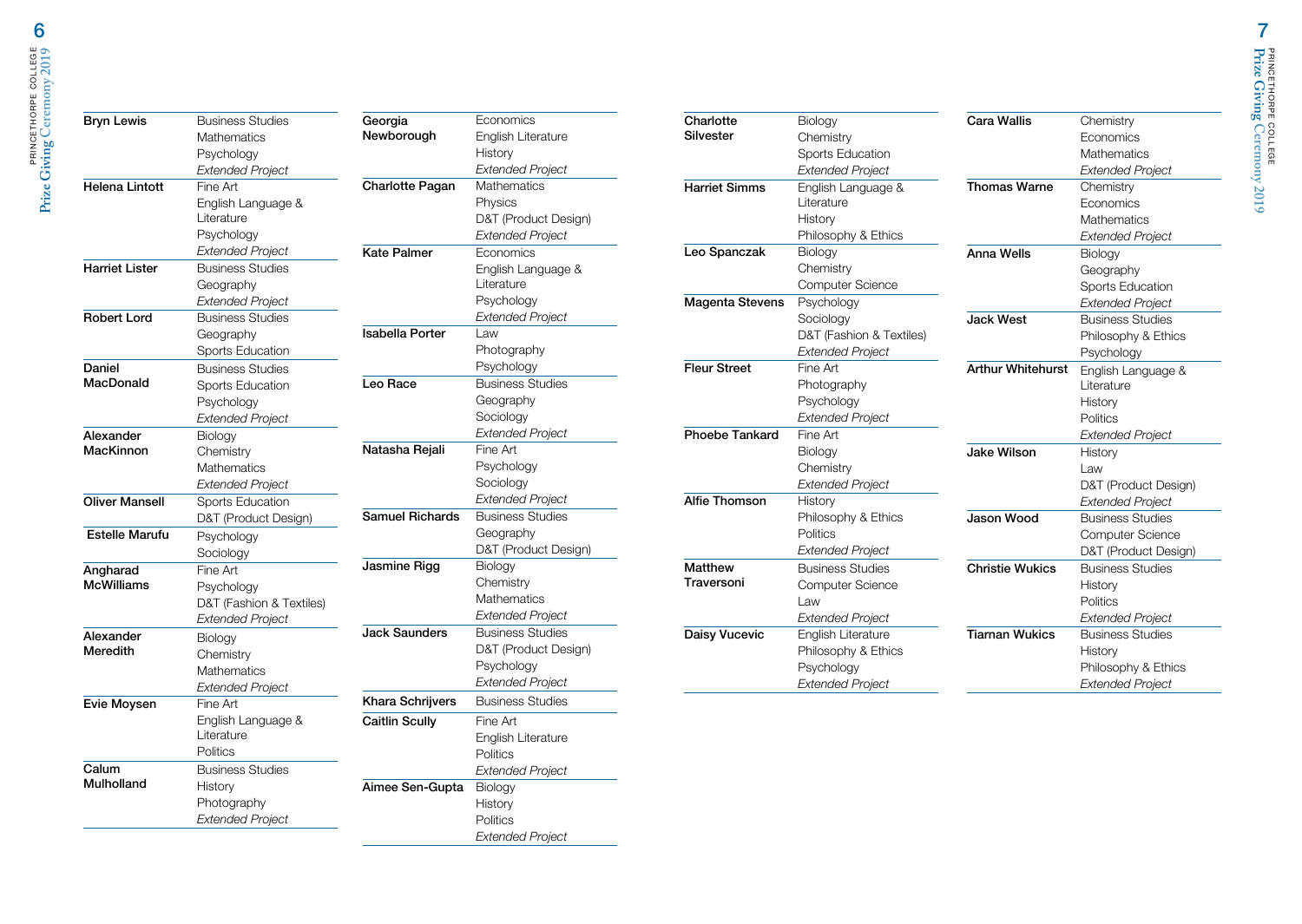### Leavers' Destinations

PRINCETHORPE COLLEGE **Prize Giving Ceremony 2019** Prize Giving Ceremony 2019 Co

The large majority of last year's Upper Sixth have gone on to university, predominantly to their first choice. Some students have chosen apprenticeships as an alternative to university, several have entered the Forces and a number are taking a gap year before pursuing their future academic ambitions. For some the gap year means working as a Teaching Assistant in one of the Foundation schools or at our sister school in Australia: Downlands College, Toowoomba.

#### The universities favoured by this year's cohort are:

| Nottingham Trent University   | University of Leicester           |
|-------------------------------|-----------------------------------|
| Oxford Brookes University     | University of Liverpool           |
| Royal Agricultural University | University of Manchester          |
| Sheffield Hallam University   | University of Nottingham          |
| Swansea University            | University of Sheffield           |
| University of Bath            | University of Southampton         |
| University of Bristol         | University of St Andrews          |
| University of Derby           | University of the West of England |
| University of Greenwich       | University of Worcester           |
| University of Kent            | University of York                |
|                               |                                   |

#### The courses being read are wide ranging reflecting the varied interests and talents of our students. They include:

| Anatomy and Human Biology                     | Geography with Business                          | Politics and International<br>Relations |
|-----------------------------------------------|--------------------------------------------------|-----------------------------------------|
| Ancient and Medieval History                  | History                                          | Product Design                          |
| Biochemistry                                  | International Business, Finance<br>and Economics | Property Development and<br>Planning    |
| Bio-engineering                               | International Hospitality<br>Management          | Property Finance & Investment           |
| <b>Biological Sciences</b>                    | <b>International Politics</b>                    | Psychology                              |
| <b>Biomedical Sciences</b>                    | Journalism                                       | Psychology with Criminology             |
| <b>Business Management</b>                    | Law                                              | Rehabilitation and Exercise<br>Science  |
| Chemistry                                     | <b>Mathematics</b>                               | Rural Land Management                   |
| Childhood (Psychology)                        | Medicine                                         | Sociology                               |
| <b>Computer Science (Games</b><br>Technology) | Natural Sciences                                 | Sport and Exercise Science              |
| Contour Fashion                               | Nursing                                          | Theology and Philosophy of<br>Religion  |
| Criminology and Law                           | Outdoor Leadership and<br>Management             | Veterinary Science                      |
| Criminology and Social Policy                 | Philosophy, Politics and<br>Economics            | Youth Studies                           |
| Engineering Design                            | Photography                                      | Zoology                                 |
| English Literature                            | Physiotherapy                                    |                                         |
| Foundation Art                                | Policing and Investigations                      |                                         |

### General Certificate of Secondary Education (GCSE)

| Lauren Abba                    | Henri Fuchss<br>Aimee Llewellyn |                          |
|--------------------------------|---------------------------------|--------------------------|
| Ben Abrahamson                 | Jesus Fuster-Ruiz               | Mya Lloyd-Thomas         |
| Zackariah Ahmed                | James Gallagher                 | Ross Low                 |
| Frederick Barnes               | Luisa Garcia-Stokes             | Oliver Lyons             |
| Saskia Bassano                 | Dominic Garland                 | Joshua Mander            |
| <b>Trystan Bending</b>         | Dorothy Gault                   | <b>Charles Marshall</b>  |
| Max Bishop                     | Gracie Gerrard                  | George Marshall          |
| Louis Bond                     | Madeleine Glasspool             | William Marshall         |
| <b>Toby Bower</b>              | Alex Goodfellow                 | <b>Grace Marston</b>     |
| Luke Brotherton                | Charles Gordon                  | <b>Isabel Mason</b>      |
| Hannah Bryer                   | Harrison Graham                 | Lauren Mason             |
| Oscar Bunting Relph            | Fiona Gunaseelan                | Louis Mayers             |
| Ellis Chaplow                  | Harry Harbert-Boe               | Georgia McCallum         |
| Sophie Cheshire                | Evie Headland                   | Sophie McDonald          |
| Georgie Clarke                 | Katie Heywood                   | Grace McGrory            |
| <b>Thomas Cleaver-Cavalier</b> | Joseph Higginson                | George McInnes           |
| Louis Coleby                   | Angela Hill                     | Calan McIntosh           |
| Jack Cooke                     | William Hoggarth                | Kian Mellett             |
| Zara Cooke                     | Benjamin Holder                 | Phoebe Meyrick           |
| Damien Cowie                   | Mia Hornett                     | Newton Ndukuba           |
| Thomas Crowfoot                | Elizabeth Hutcheson             | <b>Jack Neale</b>        |
| William Crowfoot               | Elyse Hyland                    | Evelyn Nicholas          |
| Amelia Cunnington              | Elsa Isaacs                     | Conor Nixon              |
| Ross Curtis                    | Keeley Jarrett                  | Abigail O'Carroll-Bailey |
| Michael Dardis                 | Jack Jordan                     | Luke Palmer              |
| Mia Darling                    | Holly Kennedy                   | <b>Connor Parris</b>     |
| Dominic Doyle                  | Georgina Kimani-Stephen         | James Paterson           |
| Allister Edmonds               | Arran Knight                    | Hugo Petry               |
| <b>Barney Fitzpatrick</b>      | Boldizsar Kordas                | Angus Potter             |
| Charlotte Fitzpatrick          | James Lee                       | <b>Thomas Powers</b>     |
| Jack Fletcher                  | <b>Charlotte Lister</b>         | Prajeet Prabakaran       |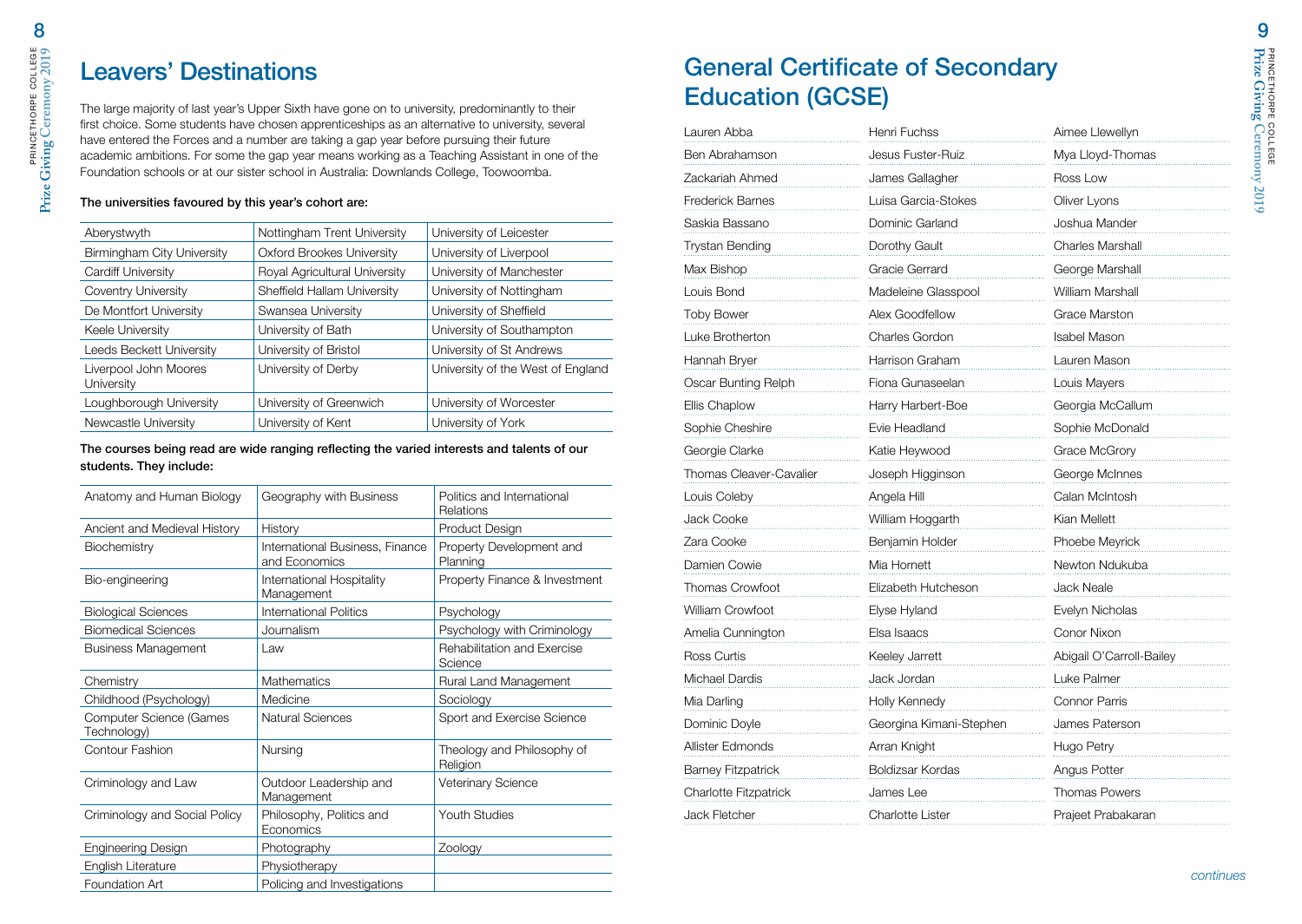| Jack Prance        | George Saunders       | Claudia Tyler         |
|--------------------|-----------------------|-----------------------|
| Daisy Pullen       | Khyle Schrijvers      | Daisy Walker          |
| Olivia Rawle       | Jessica Scott         | James Walker          |
| Jessica Reardon    | <b>Trinity Seaman</b> | George Ward           |
| Alexander Rejali   | Sebastien Shaw        | Isabella Wardman      |
| Daniel Reynolds    | Oliver Smith          | Hannah Webber         |
| Elizabeth Ridd     | Carmel Spelman        | Harvey Wells          |
| Toby Rigg          | Mia Sweeney           | Joshua Whitby         |
| George Riley       | Rowan Tankard         | Alexander Whitelaw    |
| Lucia Rincon-Tivey | Jessika Taruvinga     | Tomas Wilcox          |
| Joe Rose           | Cameron Taylor        | <b>Matthew Wills</b>  |
| Saskia Roy         | Oliver Thomas         | Samuel Wincott-Thomas |
| Isaac Ryan         | Joshua Tidd           | Theo Winter           |
| Jake Samra         | <b>Esme Tolley</b>    |                       |
| Daniel Sanderson   | Emelia Tubb           |                       |

### Presentation of Prizes

#### Jubilee Shield for the Best A-level Results

Ed Bickerton and Amy Field

#### Parent Teacher Association Shield for the Best GCSE Results

Lauren Mason

#### Excellent GCSE Results

Alex Rejali, James Gallagher and Grace McGrory

#### The da Vinci Shield for Girls

Awarded to the girl who achieves the most da Vinci merits for the academic year and who most embodies the Renaissance ideal

#### Amaanya Bose

#### The da Vinci Shield for Boys

Awarded to the boy who achieves the most da Vinci merits for the academic year and who most embodies the Renaissance ideal.

Oscar Page

#### Head Boy's Souvenir of Office

Tom Warne

#### The Seamus Doyle Cup

The Seamus Doyle Cup was presented to the College by a former student and is to be awarded annually to a Sixth Form student who has shown perseverance and endeavour in their studies.

#### Beth Elliott and Alex Meredith

#### The Dr McElwain Shield

Awarded to a Year 11 student for endeavour in their studies.

Georgia McCallum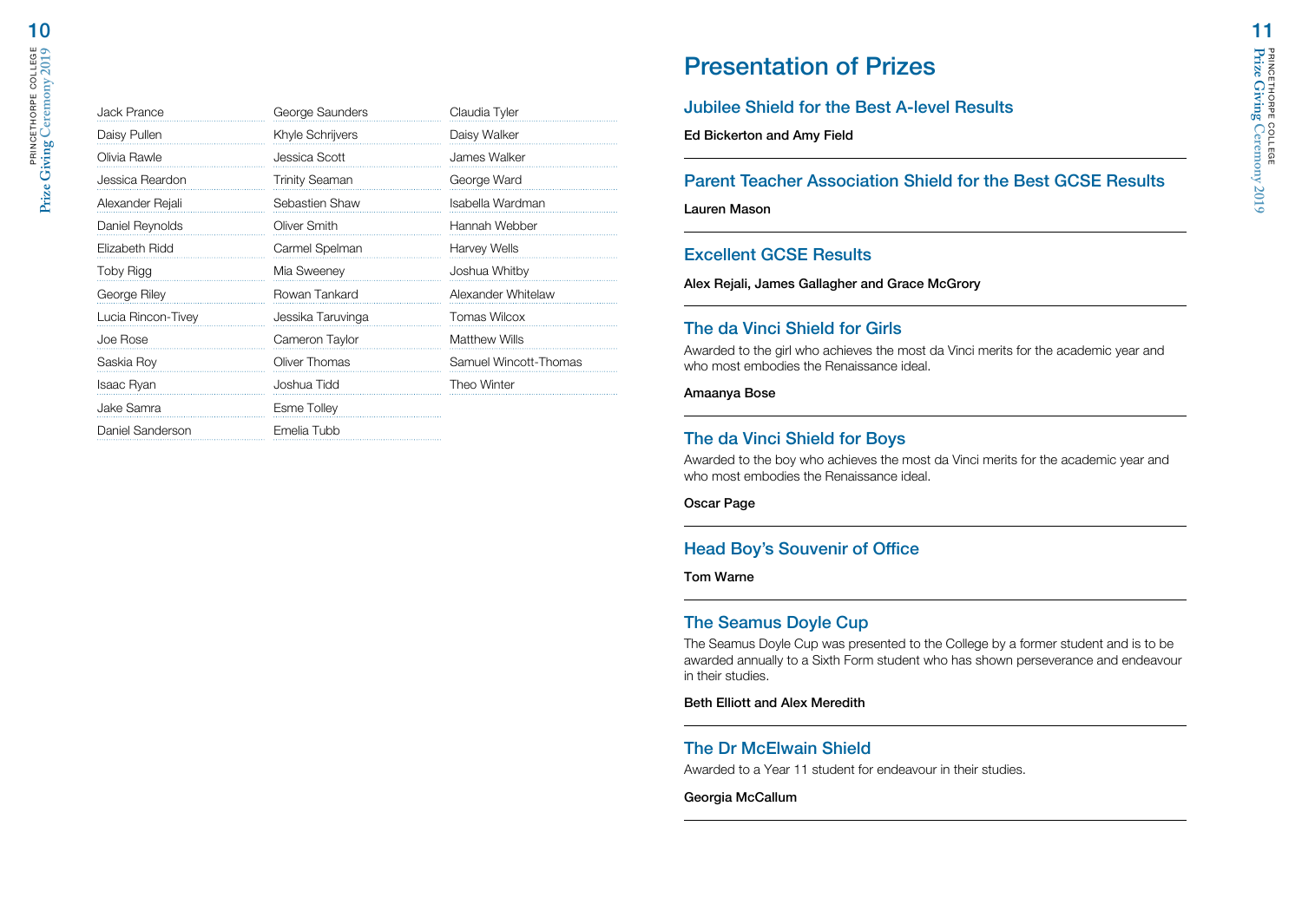### Academic A-level Awards

The recipients of these awards have been nominated by their A-level subject teachers and are made to the students who, in their opinion, have achieved excellence in a particular subject.

#### The Liam Bennett Memorial Award for Art

Georgia Astley

The A-Level Biology Award and the Buckley A-level History Award

Amy Field

#### A-level Business Studies Award

Amelia Higgins

The Vincent Hamilton Memorial Trophy for Mathematics, the A-level Chemistry Award and the A-Level Physics Award

Ed Bickerton

#### The A-level Design and Technology Award

Angharad McWilliams

#### The John Hales Memorial Trophy for Economics

Georgia Newborough

#### The A-level English Award

Elizabeth Carr and Daisy Vucevic

#### The A-level Geography Award

Esme Down

#### The A-level Government and Politics Award

Alfie Thomson

#### The A-level Law Award

Matthew Traversoni

#### The A-Level Physical Education Award

Charlotte Silvester

#### The Warwickshire Art Fund Photography Salver

Awarded annually to the Sixth Form photographer considered to have the best eye.

Fleur Street

#### The A-level Psychology Award and the A-level Philosophy and Ethics Award

Daisy Vucevic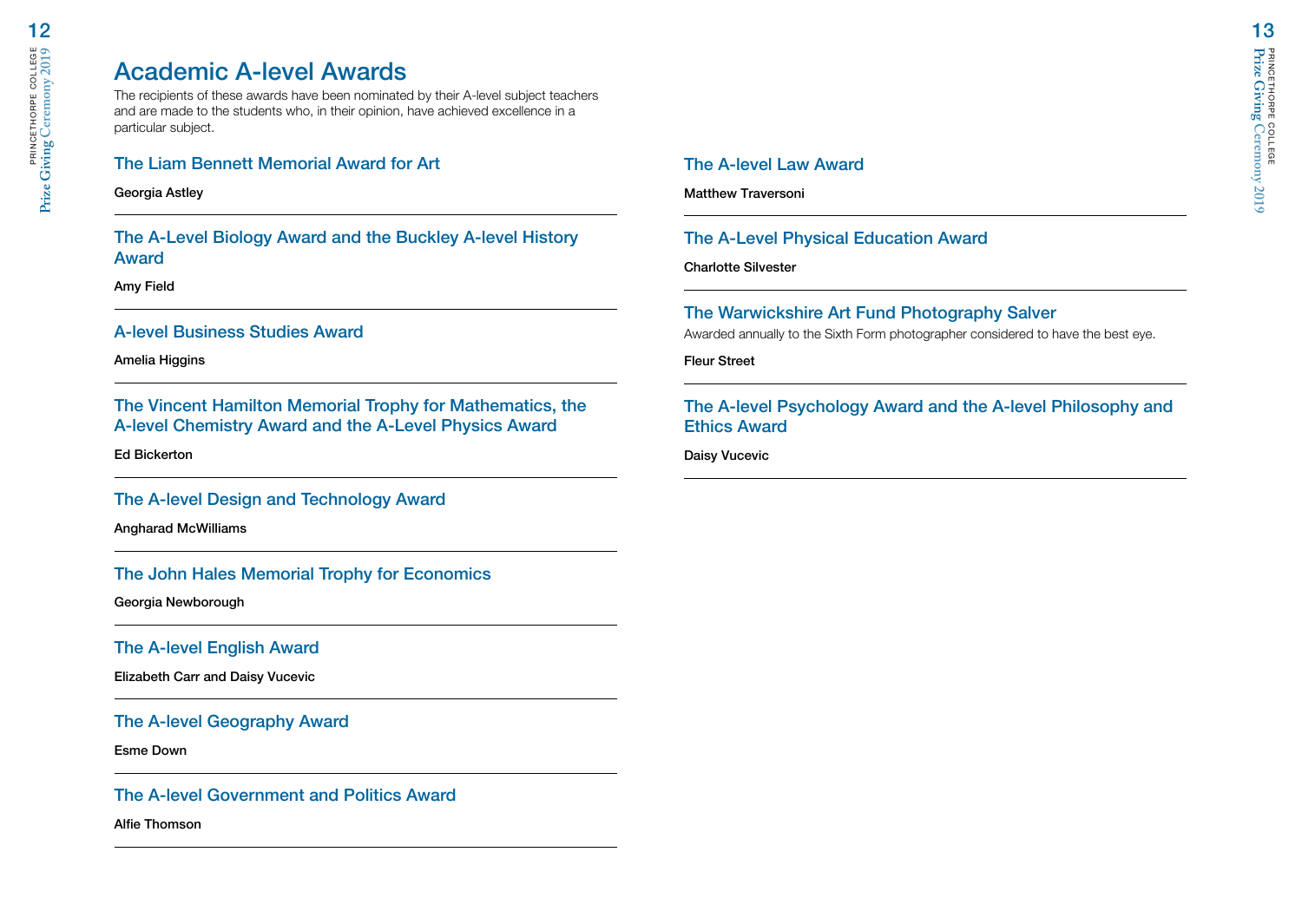### Other Awards

#### The Technology Pupil of the Year

The Junior School Technology award is presented for initiative, excellent coursework and creativity within the Technology Department.

#### Jack Jordan

#### The Burns Award for Creative Writing

This rare edition of Burns is awarded annually to a student who, in the estimation of the English Department, has shown particular ability in creative writing.

#### Ben Scares

#### The Poetry Cup

Presented by David Hare, English teacher, former Head of Year and our first Director of Ethos, to a student who excels in reciting, composing or analysing poetry.

#### Amelie Friess

#### The James MacLeish Award

Presented to a pupil whose endeavours have resulted in commendable and noteworthy progress.

#### Ross Low

#### The Old Princethorpians Cup and the Head Girl's Souvenir of **Office**

The Old Princethorpians Cup was presented by the OP Association, to be awarded to a student who has made a notable contribution to the Dramatic Arts and Entertainment

#### Elizabeth Carr

#### The Heather Harris Charity Shield

Originally presented by the Missionaries of the Sacred Heart Community, the founders of the College and now awarded in memory of Heather Harris, our much loved and sadly missed former Deputy Head; it is awarded to a student who has made a significant contribution to the school in the service of others.

#### Meera Chauhan

#### The Trudy Scott Award

The Trudy Scott Award was donated by Mrs Scott in memory of her daughter, Trudy a former pupil who passed away in 2013. It is awarded to a pupil showing steadfast determination to achieve.

#### Aisling Brennan

#### The Susan Francis Award for Music

Awarded to a student at Key Stage 4 who has embraced the Princethorpe spirit in all musical activities, acting as a role model to other pupils. Presented by Susan Francis, Director of Music 1982 - 2011, who had the support of her family (Ray, Morwenna and Trystan) throughout her time at Princethorpe.

#### Mary Lomas

#### The Matthew Jacoby Memorial Trophy

Presented by Dr Richard Jacoby in memory of his late nephew, Matthew, who was a pupil at the College from 1982 until 1987. Matthew is remembered for his courage, cheerfulness and spirit; this award is presented to a student who has displayed similar characteristics.

#### Harriet Simms

#### The Sr Alban Award

Presented for achievements in public speaking and debating.

Caitlin McBride

#### The Father Sweeney Award

Presented for achievements in the Duke of Edinburgh Award scheme.

Alys Hemmings

#### The Gwilym Price Outward Bounds Trust Award

Presented by our former Head of Games whose contribution over more than 25 years laid the foundation for the outstanding sporting success achieved at the College.

#### Sion Murphy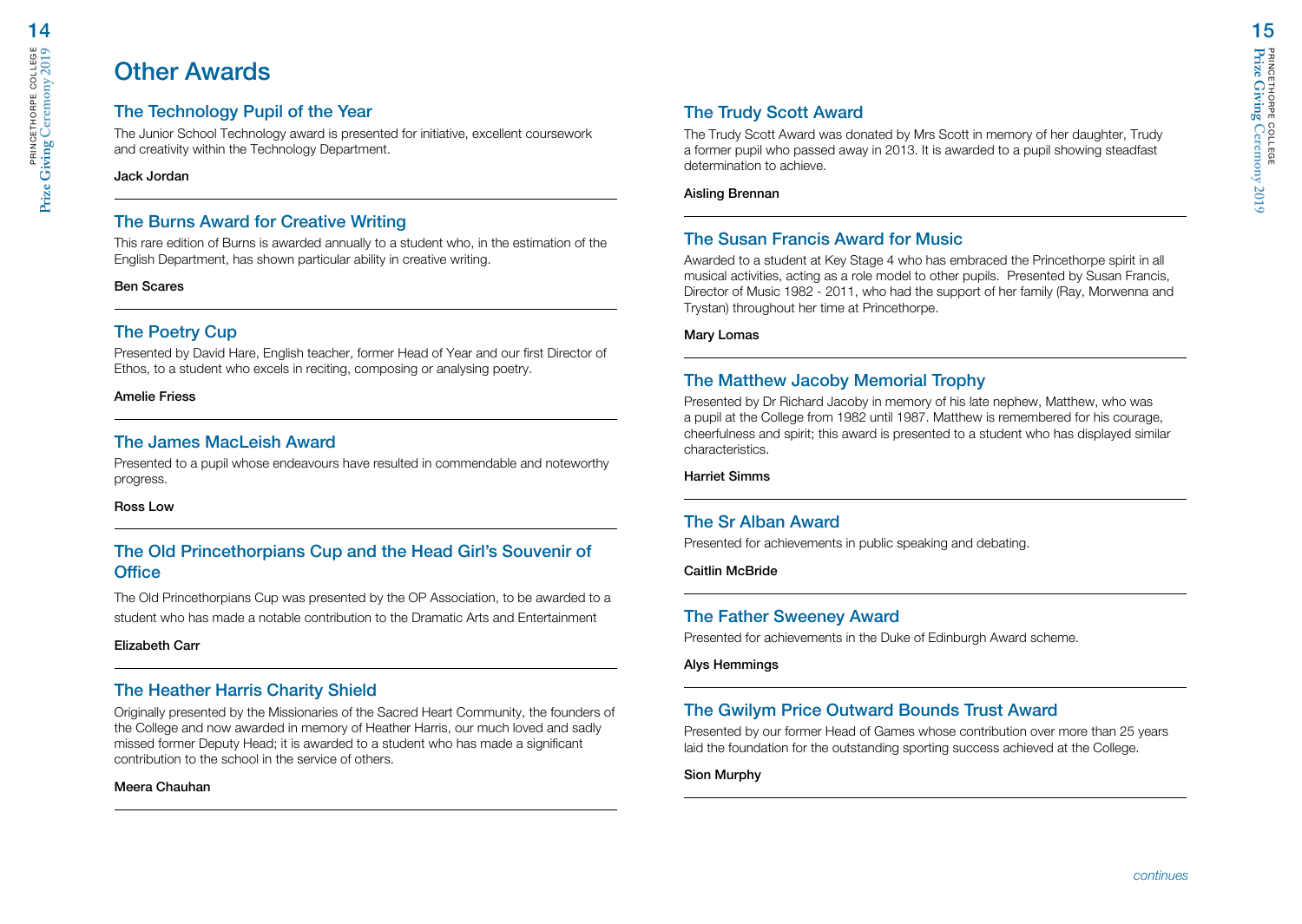#### The Father McManus Cup

This cup is awarded in memory of Father McManus, our much loved and missed former Deputy Head and Dean of the College, who died in 1999. Father Mac's passion was motor sport but he closely followed the fortunes and successes of all students, past and present, in all their extra-curricular activities. This trophy is to be awarded to a pupil who has achieved outstanding success in any endeavour outside the College.

#### Grace McGrory

#### The Rotary Club Award for Service

Ciara Hancox

#### The Senior Sports Boy of the Year

Ben Brown

### The Senior Sports Girl of the Year

Cara Wallis

#### The Junior Sports Boy of the Year

Harry King

#### The Junior Sports Girl of the Year

Lara Tripp Smith

#### The Ian Bell Cricket Trophy

Presented to the College by Old Princethorpian, Ian Bell, in recognition of all the support he received during his time here.

#### Archie Houghton

#### Snipe Trophy for Athletics

Ben Hardy

The Gwilym Price Award for Loyalty and Dedication to School Sport

Anna Wells

### Adam Sliwinski Award for Tennis

Lucy Gribben

#### The Mary O'Farrell Prize

Awarded in memory of Mary O'Farrell, former Chair of Trustees and much loved friend of the College who passed away in 2018. Mary embodied the College's 'spirit of family', this prize goes to the student who like her has made a significant all round contribution to Princethorpe College life.

Megan Harcourt

#### The Wallis Prize

Donated by David, Christine and Ellie Wallis, in memory of their dear son and brother Alex, who died on New Year's Eve 2010, six months after completing his A-levels at the College. Wallis, as he was fondly known, was a young man who lived life to the full; in so doing he epitomised the sense of fun and laughter that is so much part of our College ethos.

*"Ours is a spirit of family and a spirit of brotherhood, formed by kindness and understanding, by compromise and mutual forgiveness, by gentleness, humility and simplicity, by hospitality and a sense of humour."*

#### Sam Richards

#### The Biodun Olanrewaju Memorial Prize

The Biodun Olanrewaju £1,000 cash prize is awarded annually in memory of Biodun Olanrewaju who sadly passed away while his sons were boarding at the College in the 1990s. Like him, the College gave unstinting care and support to Tunde, Jide and Yemi, three outstanding prefects who later studied at Imperial College, London. Yemi was Head Boy; Tunde and Jide were jointly awarded the Princethorpe Shield. The award, given in gratitude by the family, goes to the Lower Sixth student who best embodies the spirit and values of Princethorpe.

#### Katie Shorten

#### The Princethorpe Shield

This, our oldest and most prestigious College award, was presented by Mr and Mrs Martin *"as a token of our appreciation and gratitude for all that the school has done for our two sons"*. The shield is awarded annually to the student who is seen to embody the spirit and ethos of the College in many facets of school life.

#### To be announced

*Photographs will be taken of prize winners as they receive their trophy. These will be made available shortly after the ceremony and details emailed to families of the prize winners.*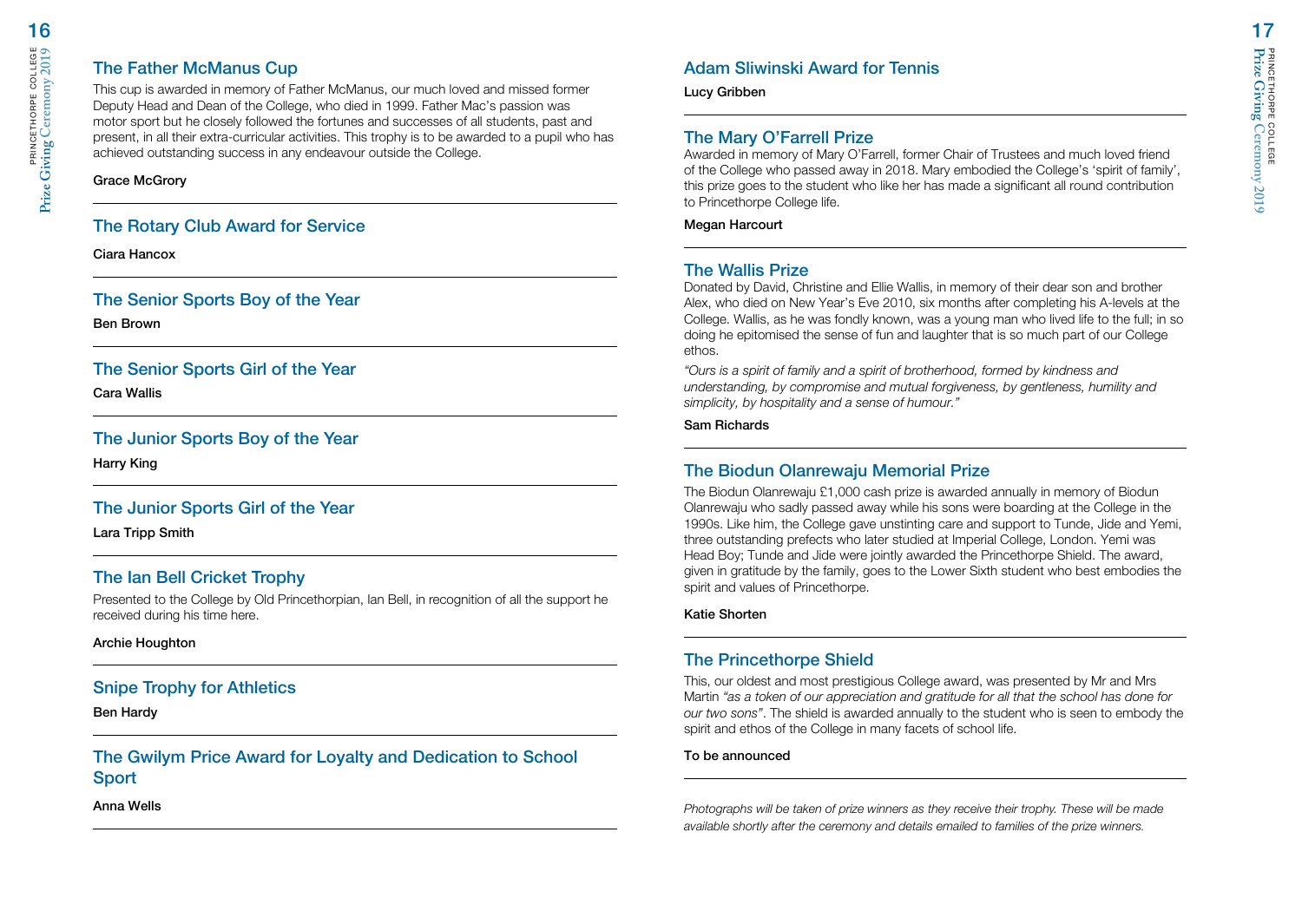## Additional Awards presented on other occasions House Prizes

The following pupils have been nominated for these awards by their Head of House as a reward for the progress they have shown during the academic year or the excellent and sustained high standard of achievement displayed throughout the year.

| Year | <b>Prize</b> | <b>Austin</b>           | <b>Benet</b>                | <b>Fisher</b>       | <b>More</b>                |
|------|--------------|-------------------------|-----------------------------|---------------------|----------------------------|
| 7    | Achievement  | Amaanya Bose            | Megan Shipton               | Chloe Henderson     | Samantha Borland           |
|      |              | Mia Samra               | <b>Benedict Smith</b>       | Kate Pomerlau       | <b>Thomas Smith</b>        |
|      | Progress     | Isabella<br>Cunnington  | Andrew Hope                 | Georgia Dowling     | Lampros<br>Papadogiannakis |
|      |              | Jemima Teeton           | Alice Minshull              | Sidney Weir         | Layla Wolsey               |
| 8    | Achievement  | Amelie Hancock          | Grace Isaacs                | Amy Hogg            | Abigail Long               |
|      |              | Georgina<br>Parmenter   | <b>Andrew Wills</b>         | Zachary Johnson     | <b>Emma Sarkies</b>        |
|      | Progress     | Sam Astle               | <b>Tom Hollis</b>           | George Downey       | Beatriz<br>Hammon Ferraz   |
|      |              | Zara Simpson            | <b>Charlotte Wilkins</b>    | Erin West           | <b>Isabelle Wright</b>     |
|      |              | Evie-Rose Teall         |                             |                     |                            |
| 9    | Achievement  | <b>William Hawkins</b>  | Eleanor Page                | Harry King          | Amber Cowie                |
|      |              | Pratheesh<br>Prabakaran | Oscar Page                  | Emma Thomas         | Madoc Williams             |
|      | Progress     | Samuel Allen            | Laurel Arkesden             | Ethan Brown         | Niall Meades               |
|      |              | Charlotte Wildey        | Helaina Holt                | Keira MacRae        | Jamie Smith                |
| 10   | Achievement  | Sebastian Dibb          | Robyn Field                 | Harpreet Birdi      | Caitlin Mason              |
|      |              | Mary Lomas              | <b>Elsie Kelley</b>         | Ciaran Smith        | Jack Rochford              |
|      | Progress     | Joseph England          | Alessandra<br>Garcia-Stokes | <b>Lily Breward</b> | Lucy Gribben               |
|      |              | <b>Isabel Koster</b>    | <b>Jack Reeve</b>           | Kate Keane          | Joe Hammon<br>Ferraz       |



*Insomnia by Georgia Astley, A-level Fine Art.*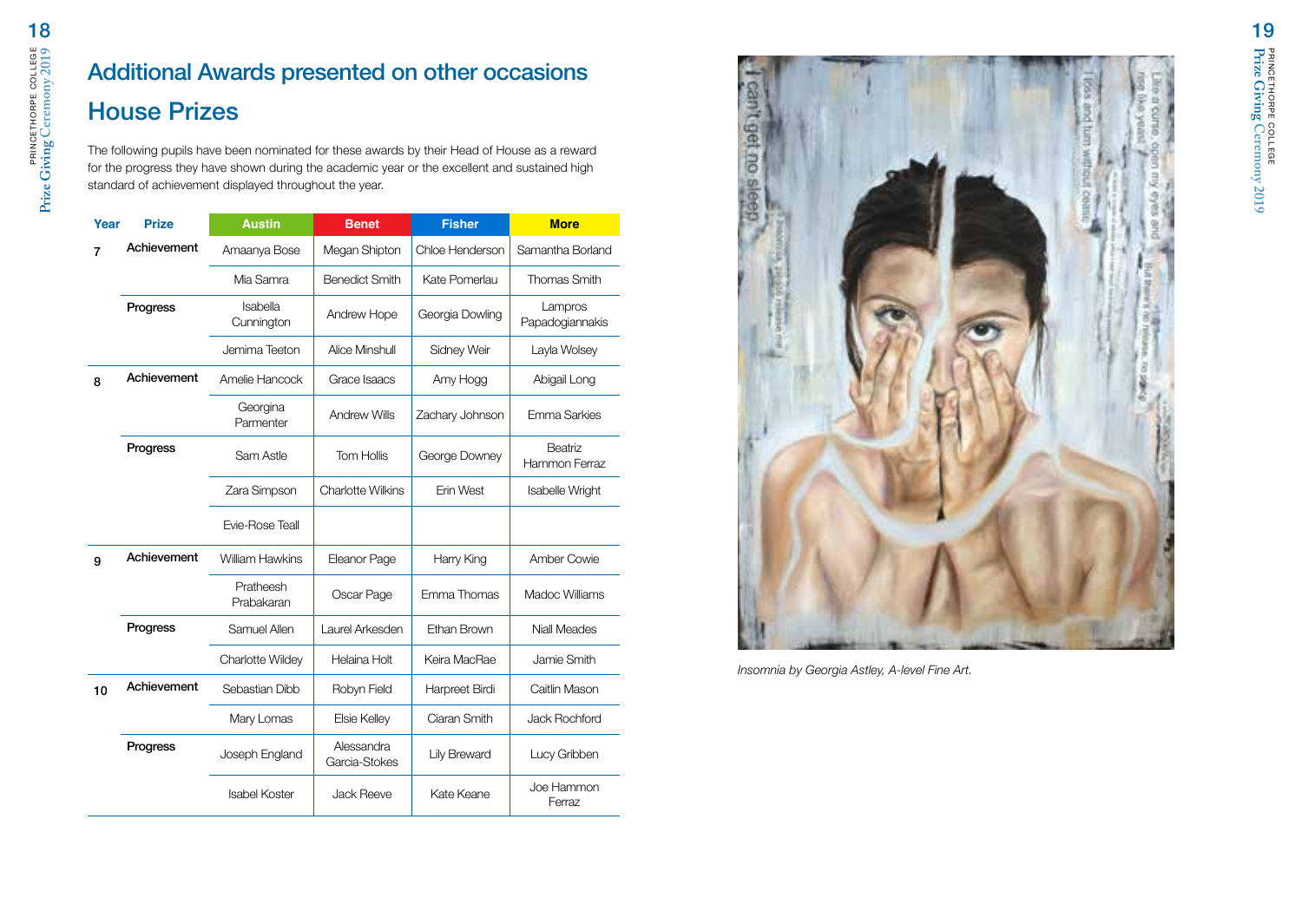### Project Qualification

The Project Qualification helps pupils to acquire independent learning skills and is recognised by many universities and colleges.

| <b>Foundation Project</b> | <b>Higher Project</b>  |  |
|---------------------------|------------------------|--|
| Amelie Hancock            | Harry Cheshire         |  |
| Alexander Leret           | Emilia Giffin          |  |
| Georgina Parmenter        | <b>Ruby Harris</b>     |  |
| Zoe Shayler               | <b>William Hawkins</b> |  |
|                           | Harry King             |  |
|                           | Pratheesh Prabakaran   |  |
|                           | Emma Thomas            |  |
|                           | Madeleine Wilde        |  |
|                           | Madoc Williams         |  |

### Art and Photography

#### ISA 2019 Art Competition Achievements

#### **National**

| Category              | Pupil           | Position     |
|-----------------------|-----------------|--------------|
| Over 16 - Painting    | Helena Lintott  | Hirst        |
| KS4 - Textiles Object | Sophie Cheshire | Commendation |
| Over 16 - Photography | Fleur Street    | ⊢ntrant      |

#### Regional

| Over 16 - Painting    | Helena Lintott       | -irst            |
|-----------------------|----------------------|------------------|
| Over 16 - Painting    | Caitiln Scullv       | Second           |
| Over 16 - Photography | <b>Fleur Street</b>  | First            |
| Under 16 - 3D         | Sophie Cheshire      | Highly Commended |
| KS4 - Drawing         | Damian Cowie         | Second           |
| KS4 - Sketchbook      | Abi O'Carroll Bailey | :econd           |
| KS4 - Textiles Object | rhie Cheshire        |                  |

### Sports Awards

#### Full School Colours

| <b>Athletics</b> | Connor Cooke<br>Molly Minshull | George Dunkley                              | Lucia McCosker-New            |
|------------------|--------------------------------|---------------------------------------------|-------------------------------|
| Cricket          | Archie Houghton                | Cameron Steventon                           |                               |
| Football         | Jack Bent                      | Rob Lord                                    |                               |
| Hockey           | Cara Wallis<br>Jack Saunders   | <b>Charlotte Silvester</b><br>Oliver Thomas | Freya Barnett<br>Olly Mansell |
| Netball          | Anna Wells                     | Molly Geehan                                |                               |
| Tennis           | Lucy Gribben                   |                                             |                               |
| Rugby            | Ben Brown                      | James Crabtree                              | Tom Warne                     |
| Swimming         | Jasmine Rigg                   |                                             |                               |

#### Representative Honours and Exemplary Achievement in Sport

The following students have performed at National level and at School Games, Futures Cup and part of National Governing bodies High Performance programmes:

| Archery                        | Jake Lambert     |               |
|--------------------------------|------------------|---------------|
| Hockey                         | Oliver Thomas    | Ross Curtis   |
| <b>Clay Pigeon</b><br>Shooting | Ben Killian      | Jonti Spilman |
| Gymnastics                     | Oliver Pendleton |               |
| Irish Dancing                  | Molly McGrory    | Grace McGrory |
| Netball                        | Emelia Tubb      |               |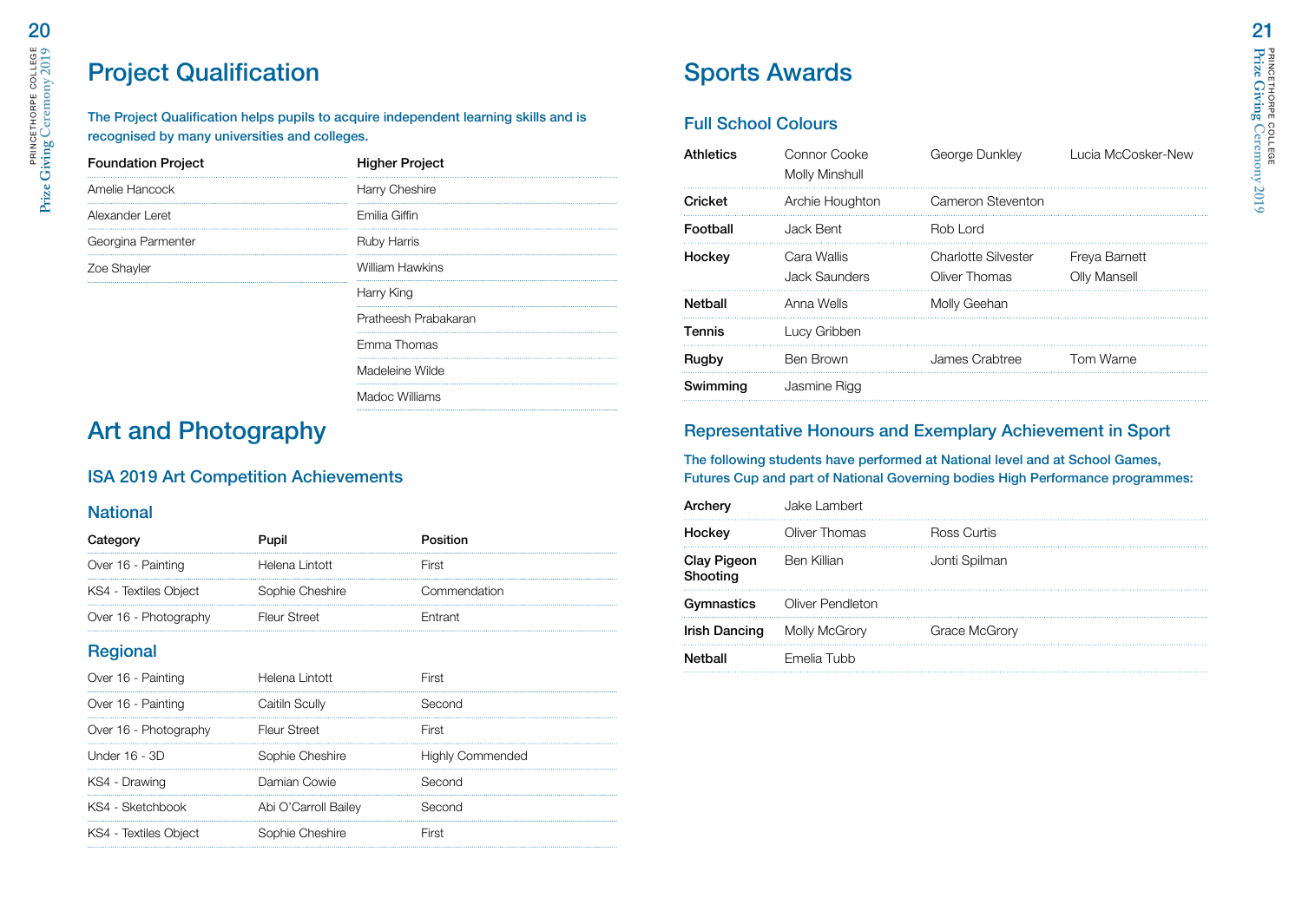#### The following students represented the Midlands, Midlands ISA and Junior Regional Performance Centres (level 2) in these sports:

| <b>Athletics</b>     | Aaron Knight<br>Ed Mitchell<br><b>Evie Phillips</b><br><b>Joel Nicoll</b><br>Liv Sarkies<br>Molly Minshull<br>Ollie Farguharson<br>Sam Wincott-Thomas<br>Vincent McNevin | Ava Farren<br>Ed Sharpe<br>George Dunkley<br>Julia Loftus<br>Lucia McCosker-New<br>Molly Wincott-Thomas<br>Paddy Grace<br>Sofia Mehta<br>Zak Johnson | Ben Hardy<br>Eve Farquharson<br>Jess MacKenzie<br>Kate Ponerleau<br>Matty Thomas<br>Ollie Bench<br>Sage Westbury<br><b>Toby Nicoll</b> |
|----------------------|--------------------------------------------------------------------------------------------------------------------------------------------------------------------------|------------------------------------------------------------------------------------------------------------------------------------------------------|----------------------------------------------------------------------------------------------------------------------------------------|
| <b>Cross Country</b> | Ava Farren<br><b>Evie Philips</b><br>Julia Loftus<br>Ollie Farguharson<br><b>Tom Crowfoot</b>                                                                            | Erin Darcy<br>Fred Self<br>Kate Pomerleau<br>Oscar Reynolds<br>Will Crowfoot                                                                         | Eve Howard<br>Grace Darcy<br>Molly Minshull<br>Sage Westbury<br>Zac Johnson                                                            |
| Football             | Alexander Hammond<br>Freddie Draper<br>Molly Wincott-Thomas                                                                                                              | Barnaby Hammond<br>Jamie Robinson                                                                                                                    | Finn Osborn<br>Joseph Bird                                                                                                             |
| Hockey               | Evie Phillips<br>Lucy Gribben<br>Ross Curtis                                                                                                                             | Lara Tripp-Smith<br>Molly Harper                                                                                                                     | Lara Vohrah<br>Oliver Thomas                                                                                                           |
| Netball              | Anneliesa Douglas<br>Madeleine Glasspool                                                                                                                                 | Emelia Tubb<br>Molly Geehan                                                                                                                          | Eve Farguharson<br>Nell Johnston                                                                                                       |
| Rugby                | <b>Tom Parker</b>                                                                                                                                                        |                                                                                                                                                      |                                                                                                                                        |
| Swimming             | <b>Edward Grindall</b><br>Jess MacKenzie                                                                                                                                 | Evie Nicholas                                                                                                                                        | Jasmine Rigg                                                                                                                           |

#### The following students represented Warwickshire (or another county) or were selected for the Academy or Junior Regional Performance Centres (level 1) in these sports:

| <b>Athletics</b>                | Ben Hardy                                                                                                       | Molly Minshull                                                                                                | Molly Wincott-Thomas                                                                        |
|---------------------------------|-----------------------------------------------------------------------------------------------------------------|---------------------------------------------------------------------------------------------------------------|---------------------------------------------------------------------------------------------|
| Cricket                         | Archie Houghton<br>James Hawkins<br>Zara Hendy                                                                  | Ben Dyble<br>Oscar Reynolds                                                                                   | Georgia Dowling<br><b>Tilly Houghton</b>                                                    |
| <b>Cross Country</b> Ava Farren | Kate Pomerleau<br>Sage Westbury                                                                                 | Erin Darcy<br>Molly Minshull<br>Tom Crowfoot                                                                  | Grace Darcy<br>Oscar Reynolds<br>Will Crowfoot                                              |
| Football                        | Alexander Hammond<br>Freddie Draper<br>Joe Bird                                                                 | Barnaby Hammond<br>George Dunkley                                                                             | Finn Osborn<br>Jamie Robinson                                                               |
| Hockey                          | Anneliesa Douglas<br>Charlotte Brotherton<br>Jake Wilson<br>Lucy Gribben<br>Owen Armstrong<br><b>Toby Bower</b> | Archie Houghton<br>Freya Barnett<br>Keely Ball<br>Madoc Williams<br>Sebastien Dibb                            | Ben Hardy<br>Izzy Smith<br>Lara Vohrah<br>Oliver Thomas<br>Sophie Gray                      |
| <b>Netball</b>                  | Anneliesa Douglas<br>Eve Farquharson<br>Maddie Glasspool<br>Sophie Gray                                         | Darcy Heritage<br>Holly Waterfield<br>Molly Geehan                                                            | Emelia Tubb<br>Lucia McCosker-New<br>Nell Johnston                                          |
| Rugby                           | <b>Ben Shipton</b><br>Ellen Bucknall<br><b>Jack Neale</b><br>John Rabeti<br>Paddy Grace<br>Sam Warne            | Callum Cooke<br>Francesca Langham<br>James Crabtree<br>Mason Winterburn<br>Robert Sharpe<br><b>Tom Parker</b> | Charlie Bracken<br>Harry Horsley<br>James Walker<br>Oscar Blunsom-Washbrook<br>Sam Richards |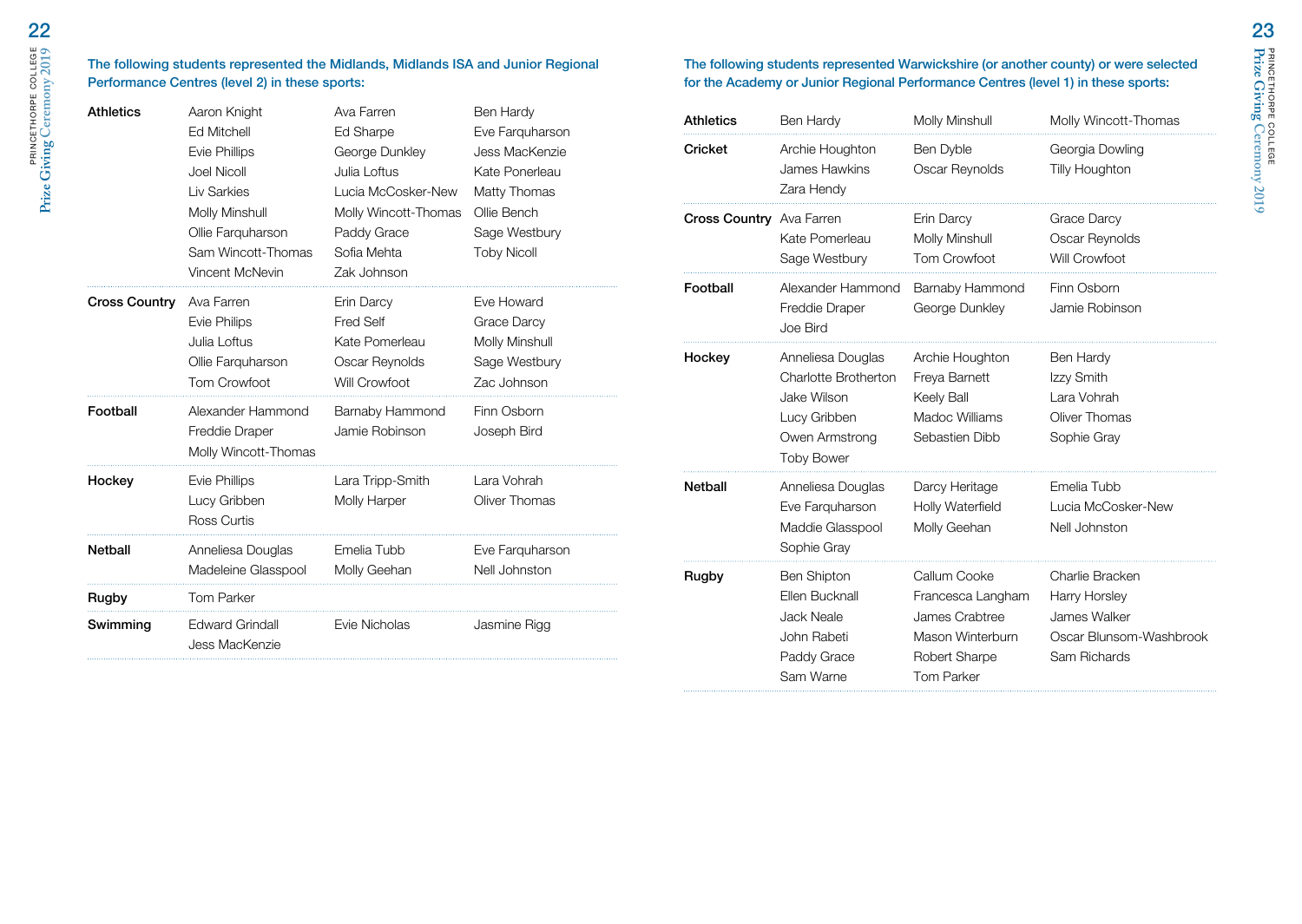The following students represented Rugby & District (or other Districts), Developing<br>
Player Programmes or Junier Academy Contres in these sports:<br>
Team Competitions Player Programmes or Junior Academy Centres in these sports:

| <b>Athletics</b>                 | Ben Hardy<br><b>Ed Mitchell</b><br>Eve Howard<br>Lucy Gribben<br>Molly Minshull<br><b>Tom Phillips</b>                                                                                                   | Cameron Steventon<br>Ed Sharpe<br>Hannah McBride<br>Mac Wood<br>Molly Wincott Thomas                                                                                | Charlie Bracken<br>Eve Farhquarson<br>Jess McKenzie<br>Mark Dunkley<br>Remo Volpe                                                                                        |
|----------------------------------|----------------------------------------------------------------------------------------------------------------------------------------------------------------------------------------------------------|---------------------------------------------------------------------------------------------------------------------------------------------------------------------|--------------------------------------------------------------------------------------------------------------------------------------------------------------------------|
| <b>Cricket</b>                   | Archie Houghton<br>Harry King<br>Tilly Houghton<br><b>William Hawkins</b>                                                                                                                                | Ben Dyble<br>James Hawkins<br>Tom Hollis<br>Zara Hendy                                                                                                              | Georgia Dowling<br>Oscar Reynolds<br>William Cooper-Harris                                                                                                               |
| <b>Cross Country</b> Amelie Edge | <b>Ben Scares</b><br>Ethan Fletcher<br>George Downey<br>Kaena Wasley<br>Molly Minshull<br>Sage Westbury<br><b>Tom Crowfoot</b><br>Zac Johnson                                                            | Archie Hancock<br>Edward Twyman<br>Eve Howard<br>George Dunkley<br>Kate Pomerleau<br>Ollie Farquharson<br>Samuel Allen<br><b>Will Antrobus</b>                      | Ava Farren<br>Erin Darcy<br>Freddie Hadley<br>Grace Darcy<br>Luc Sen-Gupta<br>Oscar Reynolds<br>Thomas Windley<br>Will Crowfoot                                          |
| Rugby                            | James Crabtree<br><b>Ben Stitson</b><br>Connor Cooke<br><b>Ed Mitchell</b><br>George Evans<br>Harry Horsley<br>Harvey Wells<br>Joel Malam<br>Oscar Blunsom-Washbrook<br>Sebastian Dibb<br>Will Robertson | Anthony Convey<br>Callum Cooke<br>Connor Cooke<br>Ed Moon<br>George Evans<br>Harry West<br>Jack Tripp-Smith<br>Mason Winterburn<br>Sam Richards<br><b>Tom Bates</b> | <b>Ben Shipton</b><br>Charlie Bracken<br>Dawson Barnett<br>Ed Sharpe<br>Harry Horsley<br>Harvey Edwards<br>James Walker<br>Max Smith<br>Sam Warne<br><b>Tom Phillips</b> |

#### The following teams won:

| <b>Athletics</b>                         |
|------------------------------------------|
| Overall Boys Midlands ISA Championships  |
| Overall Girls Midlands ISA Championships |
| U12 Boys Midlands ISA winners            |
| U12 Girls Midlands ISA winners           |
| U12 Girls Town Championship winners      |
| U14 Boys Midlands ISA winners            |
| U14 Boys Town Championship winners       |
| U14 Girls Midlands ISA winners           |
| U14 Girls Town Championship winners      |

#### **Cricket**

U12 County Cup Division 1 Joint Winners U13 County Cup Division 1 Joint Winners U14 County Cup Overall Winners U15 County Cup Division 1 Joint Winners

#### Cross country

U12 Boys County Runners Up

U12 Girls County Champions

U13 Boys Midlands ISA Champions

U13 Girls ESAA Schools' Cup County **Champions** 

U13 Girls ESAA Schools' Cup National Finalists

U13 Girls ESAA Schools' Cup Regional Final 3rd Place

U13 Girls Midlands ISA Champions

U14 Girls County Champions

U16 Boys County Champions

U18 Boys Midlands ISA Champions

#### Football

U12 Warwickshire Cup Winners

U13 District Winners

U15 District Winner

#### Hockey

U13 Boys Warwickshire County Runners Up

U13 Boys Midlands Qualifiers

U14 Boys Warwickshire County Runners Up

#### Netball

U13 ISA Midlands Champions

U15 ISA National Runners Up

U18 ISA National Champions

#### Swimming

Overall Boys Midlands ISA 3rd place Overall Girls Midlands ISA Champions U15 Girls Midlands ISA Champions U18 Girls Midlands ISA Champions

#### **Tennis**

U13 Boys National ISA Singles Plate Champion U13 Girls Aegon Midlands Finalists U13 Girls National ISA Doubles Champions U13 Girls Warwickshire champions U15 Girls National ISA Doubles Plate Runners-Up

U15 Girls National ISA Doubles Runners-Up

U15 Girls National ISA Singles Plate Champion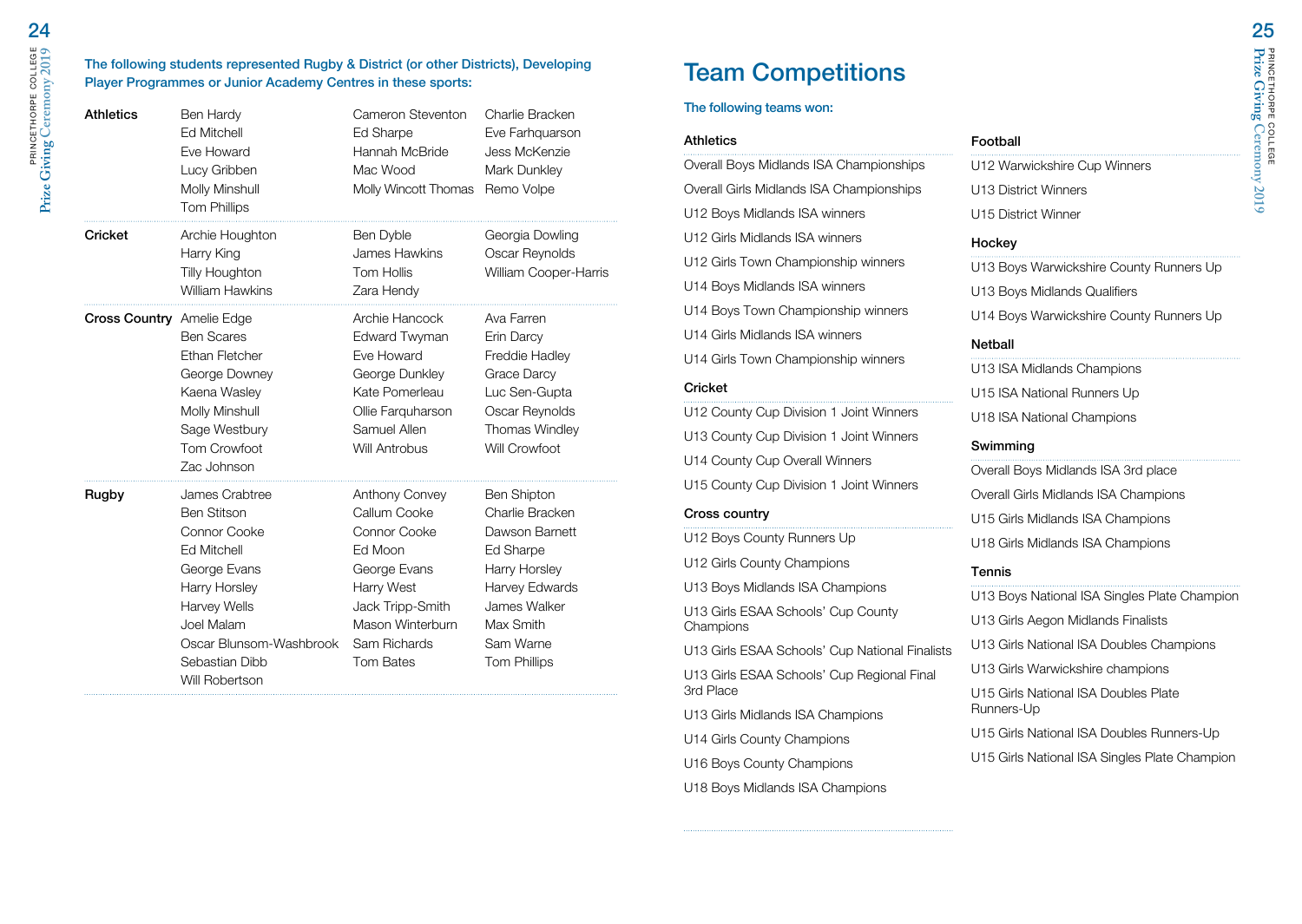### House Awards and Competitions



| Competitions                       | Winning house | Competitions               | Winning house             |
|------------------------------------|---------------|----------------------------|---------------------------|
| <b>Activity Day</b>                | <b>Benet</b>  | <b>Princethorpe Oscars</b> | <b>Fisher</b>             |
| Bake-off                           | <b>Fisher</b> | <b>Public Speaking</b>     | <b>Benet</b>              |
| <b>Bottle Collections</b>          | <b>More</b>   | Recycling Challenge        | <b>More</b>               |
| 6th Form Christmas Tree Decorating | <b>More</b>   | Sixth Form Kahoot          | <b>Austin</b>             |
| Christmas Quiz                     | <b>Fisher</b> | Spelling Bee               | <b>More</b>               |
| Feast Day Singing                  | <b>Fisher</b> | St Hildegard House Award   | <b>Benet</b>              |
| Easter Egg Hunt                    | Benet         | Sports Day                 | <b>Benet</b>              |
| Environment Photography Autumn     | <b>More</b>   | Talent Show                | <b>Benet</b>              |
| Environment Photography Winter     | <b>More</b>   | University Challenge       | <b>More</b>               |
| Environment Photography Spring     | <b>More</b>   | <b>Wacky Races</b>         | <b>Benet &amp; Austin</b> |
| <b>Merits</b>                      | <b>Benet</b>  | <b>Weekly Quiz</b>         | <b>More</b>               |
| MFL Language Day                   | <b>More</b>   | Welly Wanging              | <b>Benet</b>              |
| Pancake Races                      | <b>Austin</b> | World Book Day Quiz        | <b>Benet &amp; Fisher</b> |
| Parent House Quiz                  | <b>More</b>   |                            |                           |

### External Music Exam Successes 2018 - 2019

|                | Grade Flute                   | P/M/D              |                | Grade Violin                      | P/M/D |
|----------------|-------------------------------|--------------------|----------------|-----------------------------------|-------|
| 3              | Lauren Bach                   | M                  | 2              | Zoe Shayler                       | P     |
| 3              | Louise Gambling               | P                  | 4              | Chloe Hurworth                    | D     |
| 3              | Lauren Taylor                 | M                  | 6              | Erika Zanyi                       | P     |
| 5              | Zoha Abbas                    | P                  |                | Grade Cello                       | P/M/D |
| 5              | Eleanor Makepeace             | P                  | 5              | <b>Grace Thomas</b>               | P     |
| 6              | Chloe Henderson               | M                  | 4              | <b>Isaac Kirkby</b>               | M     |
| 8              | Lauren Mason                  | M                  |                | Grade Piano                       |       |
|                | <b>Grade Clarinet</b>         |                    | 2              | Finn Knight-Gray                  | P     |
| $\overline{c}$ | Harry Collins                 | M                  | 3              | Amelia Greig                      | P     |
| 3              | Gracie Gibbons                | M                  | 3              | Chloe Henderson                   | M     |
| 5              | Amy Hogg                      | P                  | 3              | Erika Zanyi                       | D     |
|                | Grade Saxophone               |                    | $\overline{4}$ | Amy Hogg                          | D     |
| 2              | <b>Edith Reav</b>             | D                  | 5              | <b>Thomas Smith</b>               | D     |
| 2              | Clara Woolf                   | D                  | 5              | Daisy Walker                      | M     |
| 3              | Harriet Underhill             | M                  | 6              |                                   | P     |
| 3              | Madoc Williams                | D                  |                | Elsie Kelley                      |       |
| 4              | Silvie Brocklebank            | M                  |                | Grade Organ                       |       |
| 4              | Giorgio Kleinmann             | P                  | 2              | <b>William Puchy</b>              | D     |
|                | Caitlin Mason                 | M                  |                | Grade Singing                     |       |
| 5              |                               |                    | 3              | Conor Fernandez                   | M     |
| 6              | Ciaran Smith                  | M<br>M             | 4              | Amber Cowie                       | D     |
| 7              | Lucy Gribben                  |                    | 5              | Robyn Shaw                        | M     |
|                | Grade Bassoon                 |                    | 6              | Saskia Bassano                    | M     |
| 3              | Thomas Dodsley                | M                  | 6              | <b>Fleur Street</b>               | M     |
|                | Grade Cornet                  |                    | $\overline{7}$ | Mary Lomas                        | M     |
| 2              | Carys Nicolle                 | M                  | 8              | Juliette Carter                   | D     |
| 4              | Chloe Hurworth                | M                  |                | <b>Grade Popular Music Vocals</b> |       |
| 5              | Chloe Hurworth                | M                  | $\overline{c}$ | Charlotte Lewington               | D     |
|                | Grade Trumpet                 |                    | 3              | Noah Kemp                         | M     |
| 2              | Eden Volpe                    | M                  | 6              | Milly Hemmings                    | M     |
| 3              | Sophie Causer                 | M                  | 6              | Daniel Sprigden                   | M     |
| 3              | <b>Florine Fuchss</b>         | M                  |                |                                   |       |
| 4              | Robyn Shaw                    | M                  |                | <b>Grade Music Theatre</b>        |       |
|                |                               |                    | 4              | Mia Sen-Gupta                     | M     |
|                | Grade Trombone                |                    | 5              | Chloe O'Carroll-Bailey            | D     |
| 4              | Amelia Greig                  | M                  | 6              | Leah Burford                      | D     |
| 6              | Hannah Lawrence               | M                  | 6              | Natasha Carter                    | M     |
|                | Grade Baritone                |                    | $\overline{7}$ | Sebastian Dibb                    | D     |
| 3              | Morgan King                   | M                  | $\overline{7}$ | Ruby Harris                       | M     |
|                | <b>Grade</b> Classical Guitar |                    | 8              | Alexis Draper                     | D     |
| 1              | Simran Sandhar                | D                  |                | Grade Drumkit                     |       |
| 3              | Conor Fernandez               | M                  | 1              | Joseph Newborough                 | M     |
|                | Grade Rock Guitar             |                    |                | <b>Grade Music Theory</b>         |       |
| 1              | Aaron Tiwana                  | <b>Rock School</b> | 5              | Robyn Field                       | P     |
| 1              | Emma Eastwood                 | Rock School        | 5              | <b>Thomas Smith</b>               | P     |
|                |                               |                    | 5              | Joshua Tidd                       | D     |
|                |                               |                    | 5              | Madoc Williams                    | M     |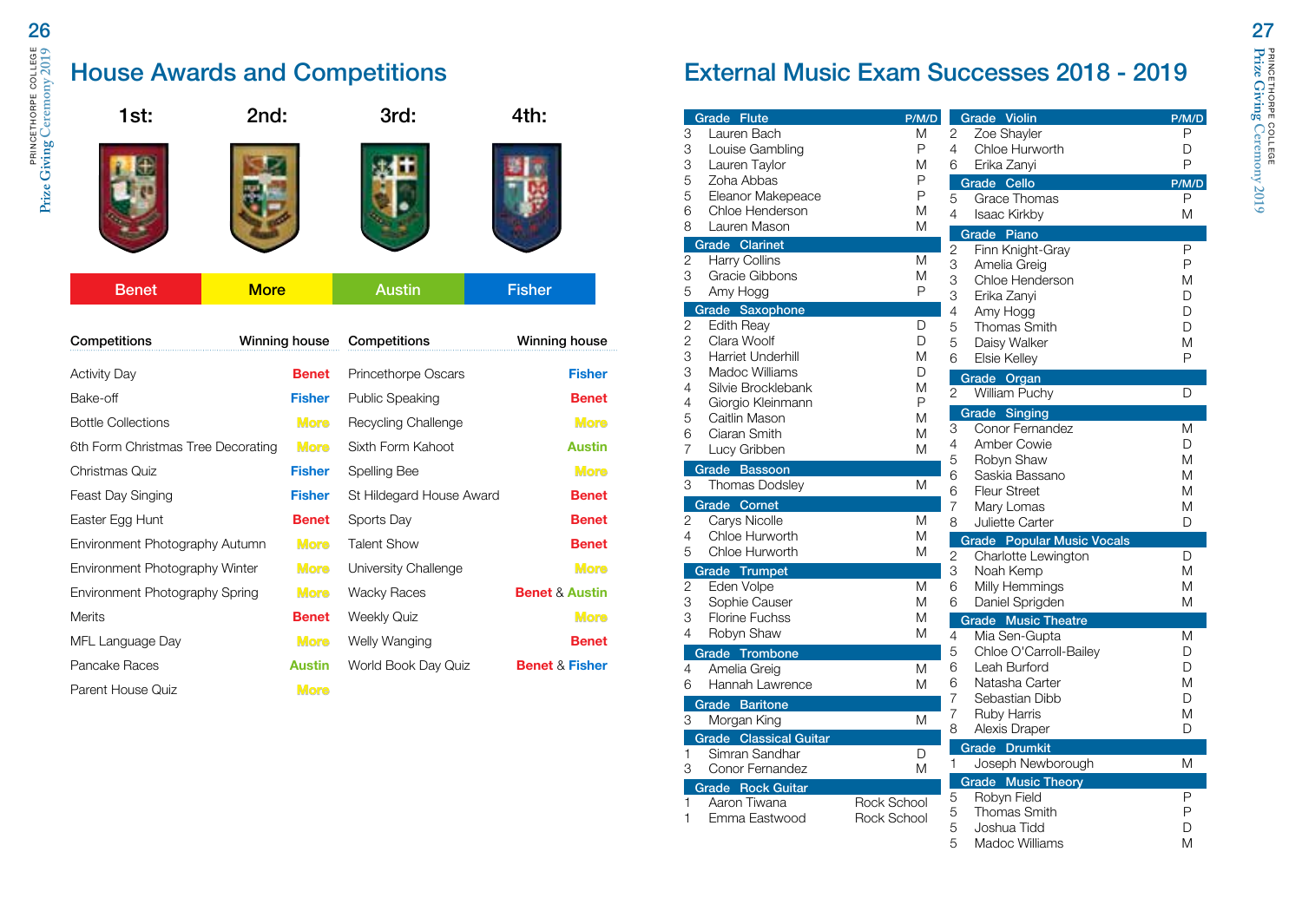## External LAMDA Exam Successes 2018-2019

| Grade          | <b>Acting Solo / Level 1</b>                      | P/M/D  | Grade          | Devising Drama Duo/ Level 1 P/M/D |   |
|----------------|---------------------------------------------------|--------|----------------|-----------------------------------|---|
| $\overline{2}$ | Eve Read-Jones                                    | M      | 3              | Amelie Edge                       | D |
| 3              | Alexandra Bonsall                                 | D      | 3              | Eva Lenton                        | D |
| 3              | Chloe Hurworth                                    | D      | Grade          | Miming Solo / Level 1             |   |
| 3              | Maisie Edge                                       | D      | 3              | Ralph Ireland                     | D |
| 3              | Molly McGrory                                     | D      |                |                                   |   |
| 3              | Anna Reay                                         | M      | 3              | Chloe O'Carroll-Bailey            | D |
| 3              | Henry Walker                                      | D      | 3              | Samuel Prance                     | M |
| 3              | Kaena Wasley                                      | D      | Grade          | Miming Solo / Level 2             |   |
| 3              | <b>Riley Worrall</b>                              | M      | 4              | Gracie Beau-Gibbons               | M |
|                |                                                   |        | 4              | Damien Cowie                      | D |
| Grade          | Acting Solo / Level 2                             |        | 4              | Charlotte Lewington               | D |
| 4              | <b>Rupert Hatton</b>                              | M      | 4              | Miranda Morgan Smith              | D |
| $\overline{4}$ | Ralph Ireland                                     | M      |                |                                   |   |
| 5              | Natasha Carter                                    | M      | Grade          | Miming Solo / Level 3             |   |
| 5              | Lucy Hurworth                                     | D      | 6              | MacKenzie Brown                   | D |
| 5              | Ella Woodrow                                      | D      | Grade          | <b>Miming Duo / Level 1</b>       |   |
| Grade          | Acting Solo / Level 3                             |        | 3              | Lampros Papadogiannakis           | D |
|                | 6 Bronze Fern Boston                              | M      | 3              | Robyn Shaw                        | D |
|                | 6 Bronze James Walker                             | D      | 3              | Olivia Sarkies                    | D |
| 7 Silver       | Charlotte Fitzpatrick                             | D      | 3              | Samuel Verity                     | D |
|                |                                                   |        | 3              | Fynn Walker                       | D |
| 7 Silver       | Libby Sloan                                       | D      | 3              | Jethro Wilkinson                  | D |
|                |                                                   |        |                |                                   |   |
| 8 Gold         | Elsa Isaacs                                       | D      |                |                                   |   |
| Grade          | Acting Duo / Level 1                              |        | Grade          | Miming Duo / Level 2              |   |
| 1              | <b>Emily Slinger</b>                              | D      | 4              | Maisie Edge                       | D |
| 1              | Layla Wolsey                                      | D      | 4              | Abigail Gillard                   | D |
| 3              | Sophie Causer                                     | M      | 4              | Molly McGrory                     | D |
|                |                                                   | D      | 4              | Megan Shipton                     | D |
| 3              | Amelie Edge                                       | M      | Grade          |                                   |   |
| 3              | Abigail Gillard                                   | D      |                | Reading for Performance / Level 1 | M |
| 3              | Eva Lenton                                        |        | $\overline{2}$ | Sebastian Hume-Chignell           |   |
| 3              | Lampros Papadogiannakis                           | D      | 2              | Samuel Prance                     | D |
| 3              | Olivia Sarkies                                    | D      | $\mathbf{2}$   | Jethro Wilkinson                  | D |
| 3              | Robyn Shaw                                        | D      | 3              | Evie Berger                       | D |
| 3              | Megan Shipton                                     | D      | 3              | Alexandra Bonsall                 | M |
| 3              | Samuel Verity                                     | D      | 3              | Rory Eccleson                     | M |
| 3              | Clara Woolf                                       | M      | 3              | Andrew Hope                       | D |
| Grade          | Acting Duo / Level 2                              |        | 3              | Chloe Hurworth                    | D |
| 5              | Eva Ostler                                        | D      | 3              | Harkirit Jandu                    | D |
| 5              | Zoe Wallis                                        | D      | 3              | Eve Read-Jones                    | D |
|                |                                                   |        | 3              | Giorgio Kleinmann                 | D |
|                | Grade Acting Duo / Level 3                        |        | 3              | Anna Reav                         | M |
|                | 6 Bronze Amelia Burgess                           | D      | 3              | <b>Finley Shields</b>             | D |
|                | 6 Bronze Elsie Kelley                             | M      | 3              | Miranda Morgan Smith              | D |
|                | 6 Bronze Mairead Kelly<br>6 Bronze Ishbel Kempton | D<br>M | 3              | Fynn Walker                       | M |

| Grade          | Reading for Performance / Level 2 P/M/D |   | Grade  | Speaking in Public / Level 3      | P/M/D |
|----------------|-----------------------------------------|---|--------|-----------------------------------|-------|
| 4              | Ophelia Dibden                          | D |        | 6 Bronze Anneliesa Douglas        | D     |
| 4              | Francis French                          | D | Grade  | Speaking, Verse & Prose / Level 1 |       |
| 4              | Andrew Hope                             | M | 2      | Ethan Edwards                     | M     |
| 4              | Grace Isaacs                            | D | 3      | <b>Matthew Carr</b>               | D     |
| $\overline{4}$ | Giorgio Kleinmann                       | D | 3      | Sebastian Hume-Chignell           | M     |
| $\overline{4}$ | James Maclean                           | D | 3      | Alfie Powell                      | M     |
| 4              | <b>Finley Shields</b>                   | Μ | Grade  | Speaking, Verse & Prose / Level 2 |       |
| 4              | Jamie Smith                             | D | 4      | George Dunkley                    | M     |
| 5              | Ciaran Smith                            | D | 4      | Mark Dunkley                      | D     |
| 5              | Mia Sen-Gupta                           | D | 5      | Enzo Cucchiara                    | M     |
| Grade          | Reading for Performance / Level 3       |   |        |                                   |       |
|                |                                         |   |        |                                   |       |
| 6              | Grace McGrory                           | D | Grade  | Speaking, Verse & Prose / Level 3 |       |
| 6              | Ciaran Smith                            | D | 8 Gold | Leah Dunkley                      | D     |
| 7              | Olivia Rawle                            | M |        |                                   |       |
| 8              | Caitlin McBride                         | D |        |                                   |       |
| Grade          | Speaking in Public / Level 1            |   |        |                                   |       |
| 3              | Issabella Holt                          | D |        |                                   |       |
| 3              | Grace Isaacs                            | D |        |                                   |       |
| Grade          | Speaking in Public / Level 2            |   |        |                                   |       |
| 4              | George Landreth                         | D |        |                                   |       |
| 5              | Sophia Dibden                           | D |        |                                   |       |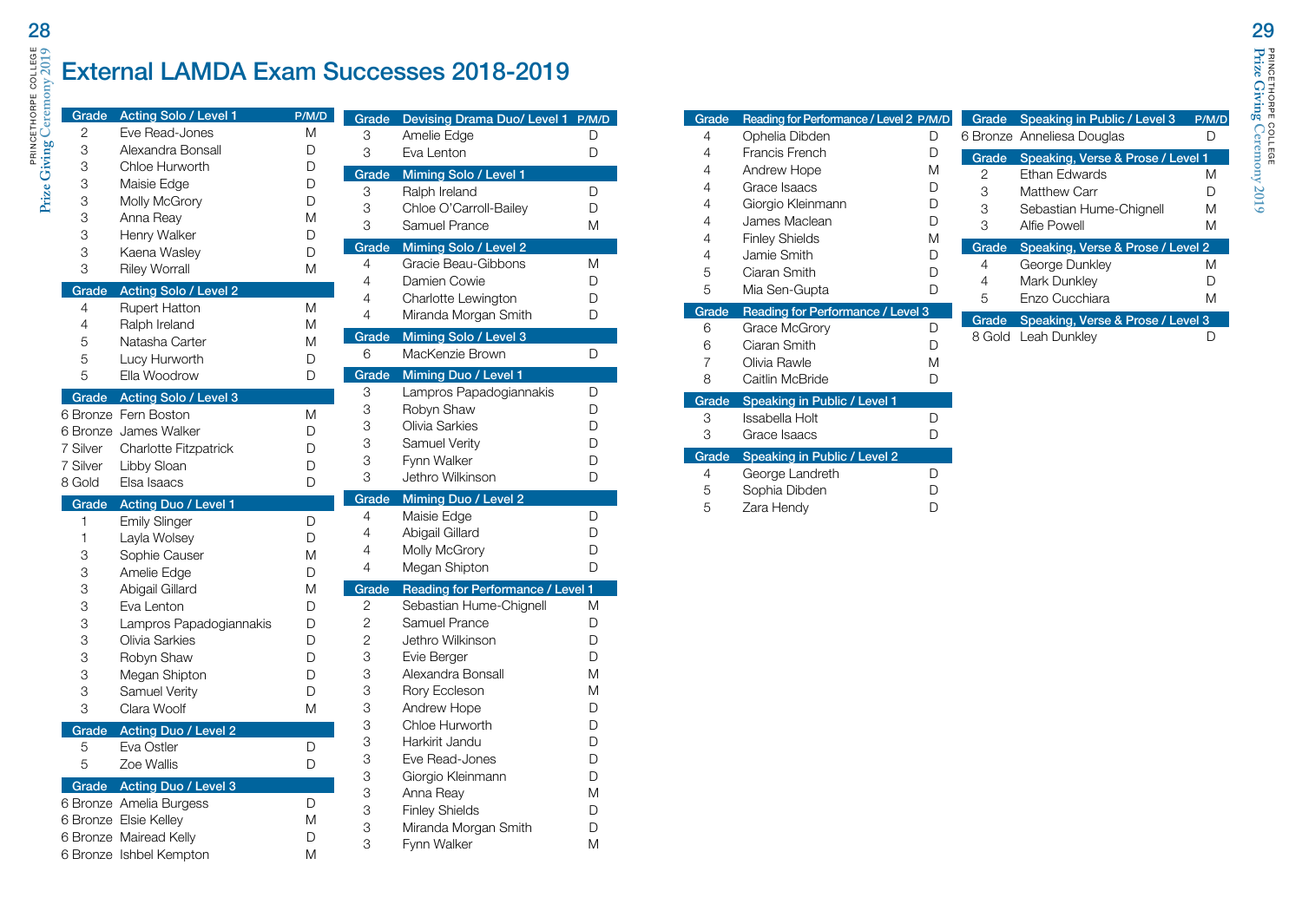### Jazz Musicians Orchestra

| Eddie Arkesden               | Laur             |
|------------------------------|------------------|
| Silvie Brocklebank-Crowder   | Jack             |
| <b>Fin Calder</b>            | Tom              |
| Ethan Capelett               | India            |
| Jamie Capelett               | Rob <sup>®</sup> |
| Damien Cowie                 | Char             |
| .<br><b>Tom Dodslev</b>      | Flori            |
| Georgia Dowling              | Hen              |
| Ollie Farquharson            | Abi (            |
| Robyn Field                  | Andr             |
| <b>Charlotte Fitzpatrick</b> | Isla (           |
| <b>Edward Foster</b>         | Ame              |
| Luke Foster                  | Chlo             |
| William Gibson-Sexton        | Amy              |
| Zara Hendy                   | Chlo             |
| Amy Hogg                     | Lucy             |
| Chloe Hurworth               | Fred             |
| <b>Ida Kellev</b>            | Anna             |
| <b>Bobbie Kelly</b>          | Ida ł            |
| Harry Kelly                  | Hanı             |
| Bowen Kent                   | Mary             |
| Giorgio Kleinmann            | Tom              |
| Hannah Lawrence              | Laur             |
| Maria Lloyd                  | Caitl            |
| Mary Lomas                   | Sopl             |
| Caitlin Mason                | Josh             |
| Lauren Mason                 | Ben              |
| Joe McCullough               | Dina             |
| <b>Ben Murray</b>            | Dext             |
| Joseph Newborough            | Willia           |
| Lampros Papadogiannakis      | Cara             |
| <b>Evie Phillips</b>         | Emn              |
| Cara Ridd                    | Liv S            |
| <b>Emma Sarkies</b><br>.     | Zoe              |
| <b>Liv Sarkies</b>           | Finle            |
| Robyn Shaw                   | Thor             |
| Bea Taylor                   | Olivia           |
| Josh Tidd                    | Bea              |
| <b>Hattie Underhill</b>      | Jem              |
| Fynn Walker                  | Grac             |
| Dylan Williams               | Josh             |
| Madoc Williams               | Sofia            |
| Clara Woolf                  | Lara             |
|                              | Andr             |
|                              |                  |

| Lauren Bach                  |
|------------------------------|
| Jack Dando                   |
| <b>Tom Dodsley</b>           |
| India Ferguson               |
| Robyn Field                  |
| <b>Charlotte Fitzpatrick</b> |
| <b>Florine Fuchss</b>        |
| Henri Fuchss                 |
| Abi Gillard                  |
| Andrew Gordon                |
| Isla Grant                   |
| Amelia Greig                 |
| Chloe Henderson              |
| Amy Hogg                     |
| Chloe Hurworth               |
| Lucy Hurworth                |
| Freddie Jackson              |
| Anna Johnson                 |
| Ida Kelley                   |
| Hannah Lawrence              |
| Mary Lomas                   |
| Tom Lomas                    |
| Lauren Mason                 |
| Caitlin McBride              |
| Sophie Mitchell              |
| Joshua Mogg                  |
| Ben Murray                   |
| Dina Parmenter               |
| Dexter Powell                |
| William Puchy                |
| Cara Ridd                    |
| Emma Sarkies                 |
| Liv Sarkies                  |
| Zoe Shayler                  |
| <b>Finley Shields</b>        |
| <b>Thomas Smith</b>          |
| Olivia Swinson               |
| Bea Taylor                   |
| Jemima Teeton                |
| Grace Thomas                 |
| Josh Tidd                    |
| Sofia Vicente Thomas         |
| Lara Vohrah                  |
| Andrea Zanyi                 |
| Erika Zanyi                  |

### **Hymns**

#### Thine Be The Glory

Thine be the glory, risen, conqu'ring Son; Endless is the victory, Thou o'er death hast won; Angels in bright raiment rolled the stone away, Kept the folded grave clothes where Thy body lay.

#### *Refrain*

*Thine is the glory, risen conqu'ring Son, Endless is the vict'ry, Thou o'er death hast won.*

Lo! Jesus meets us, risen from the tomb; Lovingly He greets us, scatters fear and gloom; Let the church with gladness, hymns of triumph sing; For her Lord now liveth, death hath lost its sting.

#### *Refrain*

No more we doubt Thee, glorious Prince of life; Life is naught without Thee; aid us in our strife; Make us more than conqu'rors, through Thy deathless love: Bring us safe through Jordan to Thy home above.

*Refrain*

### I, The Lord of Sea and Sky

I, the Lord of sea and sky I have heard my people cry All who dwell in dark and sin My hand will save: I who made the stars and night I will make the darkness bright Who will bear my light to them? Whom shall I send?

Here I am Lord Is it I Lord? I have heard you calling in the night I will go Lord If you lead me

I will hold your people in my heart I, the Lord of wind and flame I will tend the poor and lame I will set a feast for them

My hand will save: Finest bread I will provide Till their hearts be satisfied I will give my life to them Whom shall I send?

Here I am Lord  $Is it II ord?$ I have heard you calling in the night I will go Lord If you lead me I will hold your people in my heart